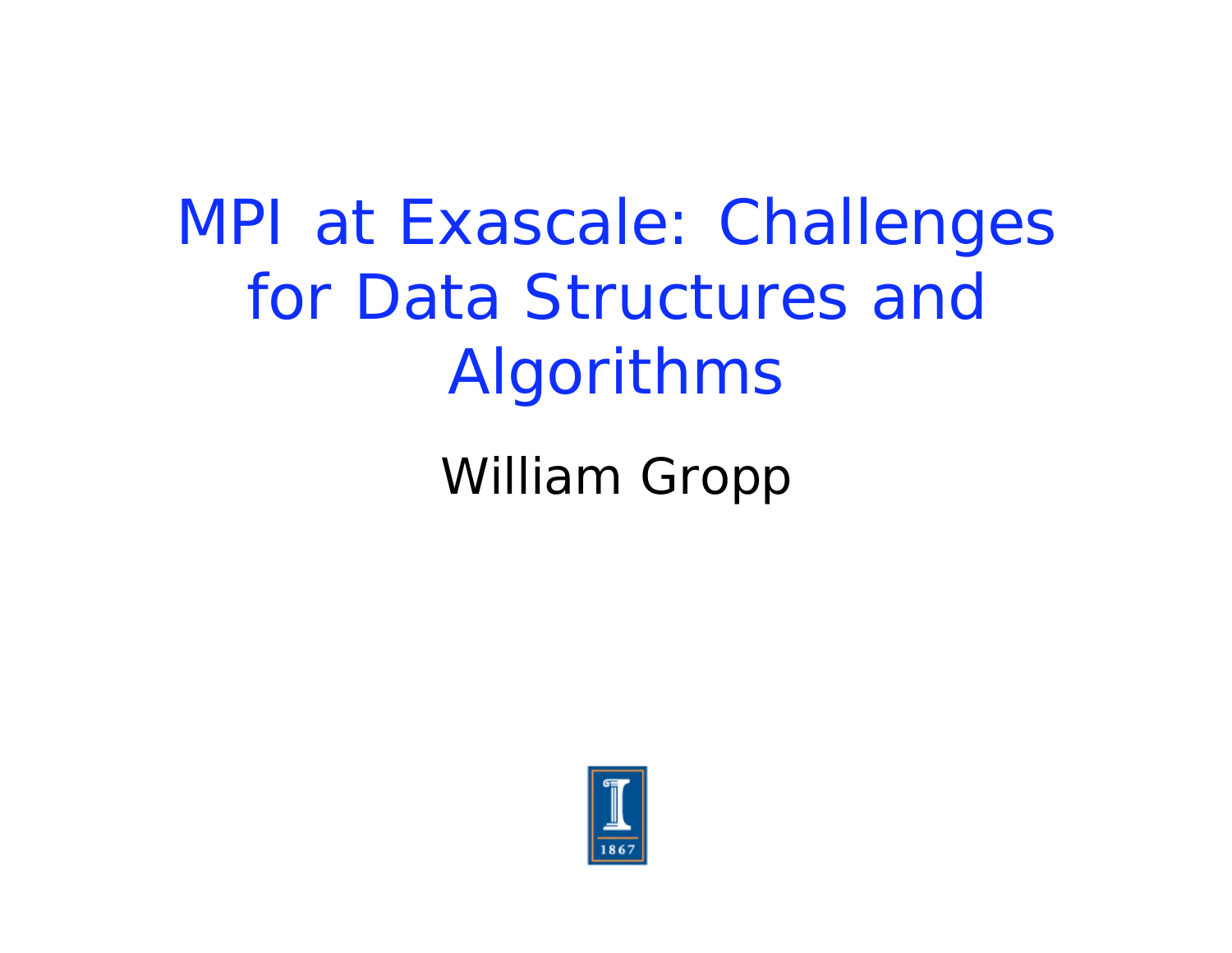#### Challenges at Exascale

- $\bullet$  Exascale is not just "more" Petascale
	- ◆ Concurrency
	- ◆ Fault Resilience
	- ◆ Memory Capacity
	- ◆ Power and Energy
- $\bullet$  These are just what's needed to get something to *run* at Exascale
	- For an Exascale system to work effectively on applications, it must scale well
		- This implies communication/ computation overlap

**ExaScale Computing Study: Technology Challenges in Achieving Exascale Systems** 

**Peter Kogge, Editor & Study Lead Keren Bergman Shekhar Borkar Dan Campbell William Carlson William Dally Monty Denneau Paul Franzon William Harrod Kerry Hill Jon Hiller Sherman Karp Stephen Keckler Dean Klein Robert Lucas Mark Richards Al Scarpelli Steven Scott Allan Snavely Thomas Sterling R. Stanley Williams Katherine Yelick** 



This work was sponsored by DARPA IPTO in the ExaScale Computing Study with Dr. William Harrod as Program Manager; AFRL contract number **FA8650-07-C-7724.** This report is published in the interest of scientific and technical information exchange and its publication does not constitute the Government's approval or disapproval of its ideas or findings

#### **NOTICE**

Using Government drawings, specifications, or other data included in this document for any purpose other than Government procurement does not in any way obligate the U.S. Government. The fact that the Government formulated or supplied the drawings, specifications, or other data does not license the holder or any other person or corporation; or convey any rights or permission to manufacture, use, or sell any patented invention that may relate to them.

APPROVED FOR PUBLIC RELEASE, DISTRIBUTION UNLIMITED.







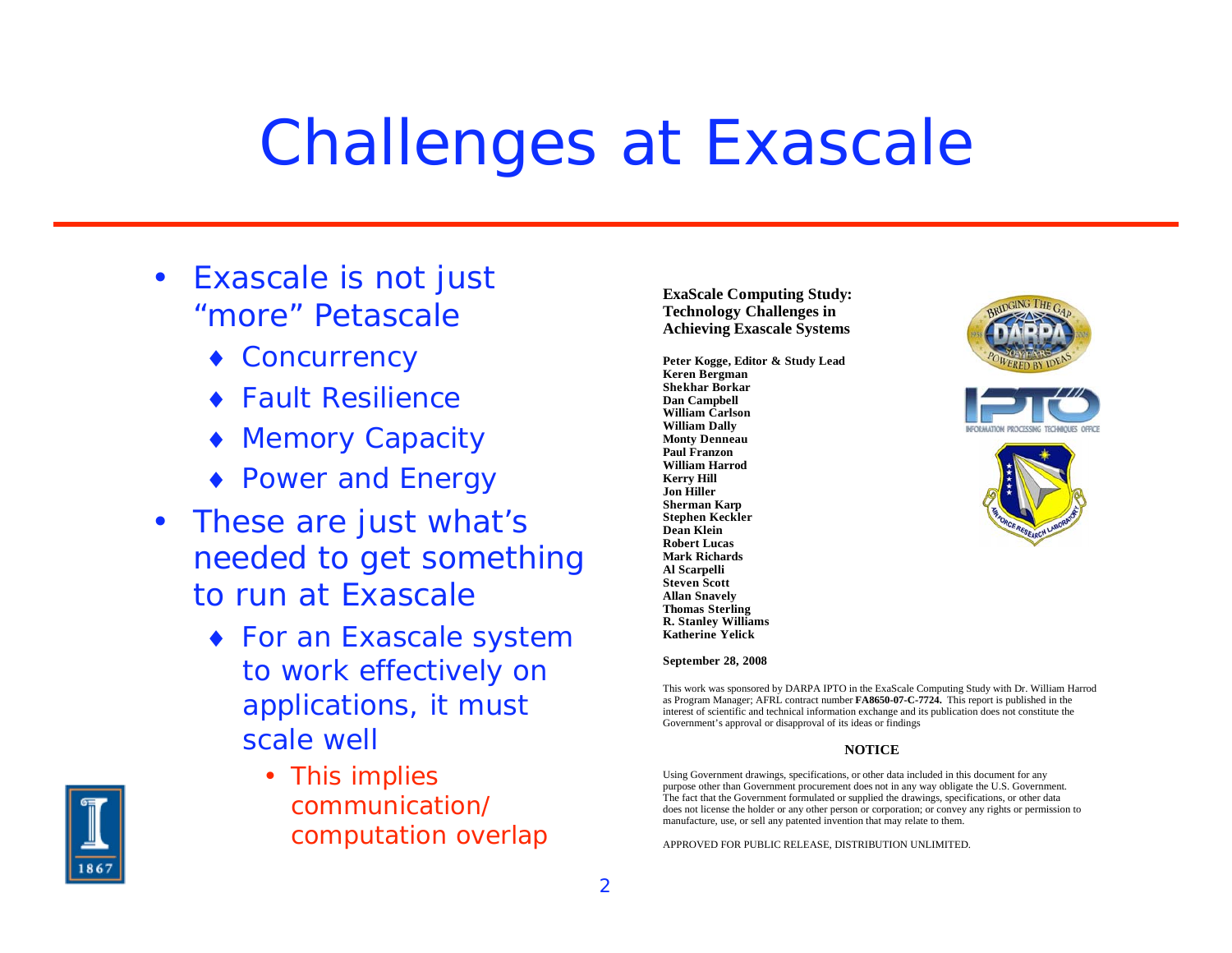What Will Exascale Systems Look Like?

- Constraints
	- Power: < 100MW total system (including cooling and storage)
		- Clock rate 4-10 GHz
		- Implies about 10<sup>8</sup> functional units per peak ExaOp
		- 100-1000 times as power efficient as current Petascale systems
		- 4-40 pJ/operation
	- ◆ Cost and Size
		- 100-1000 Racks
			- (DARPA UHPC RFI envisions a 1PF Rack/half rack)
	- Two obvious approaches

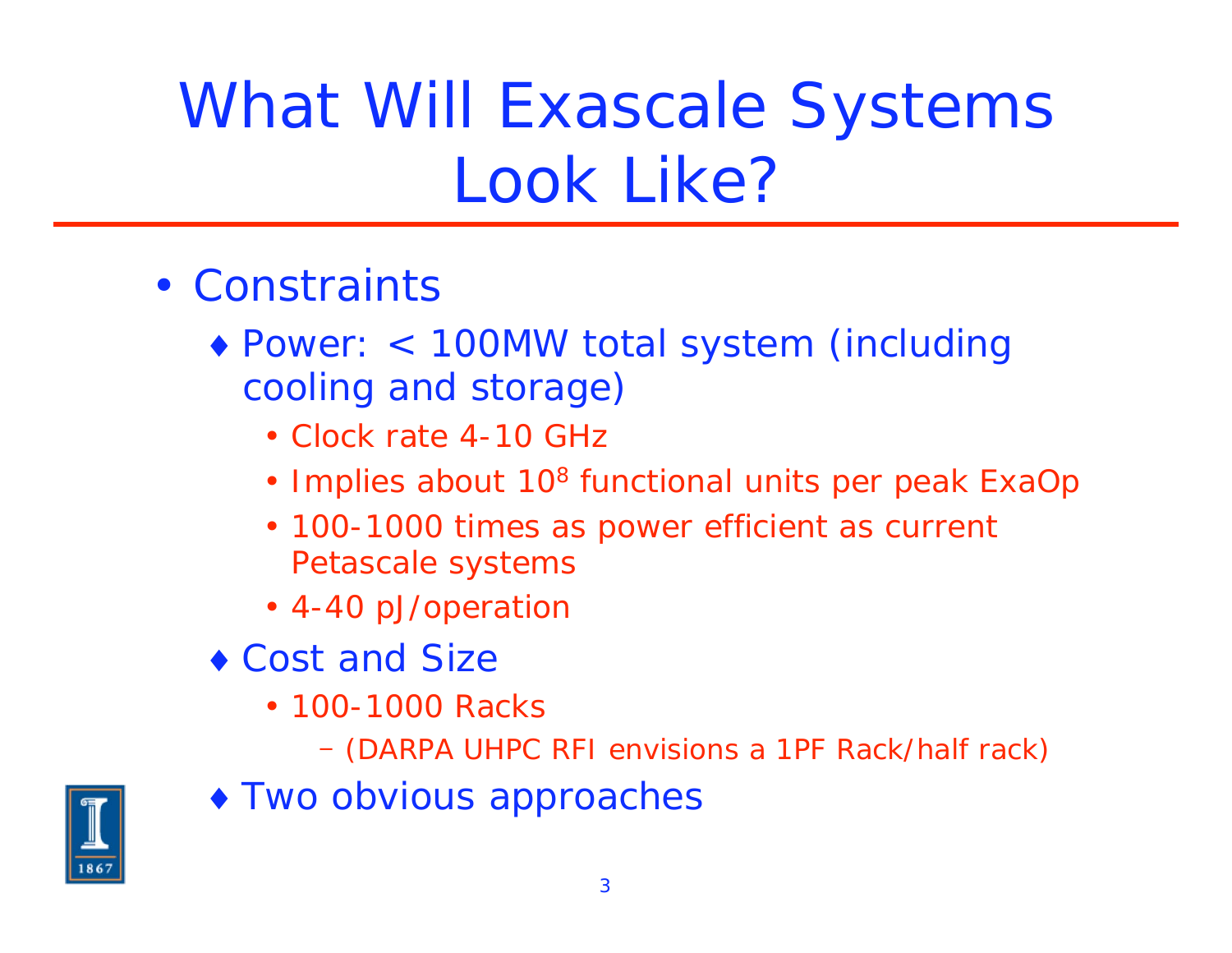## Very light-weight cores

- $\overline{\phantom{a}}$ • Very simple, low-power processors in-order execution
	- small caches
	- no hardware cache coherence
- •• Intel TFLOPS processor an early example



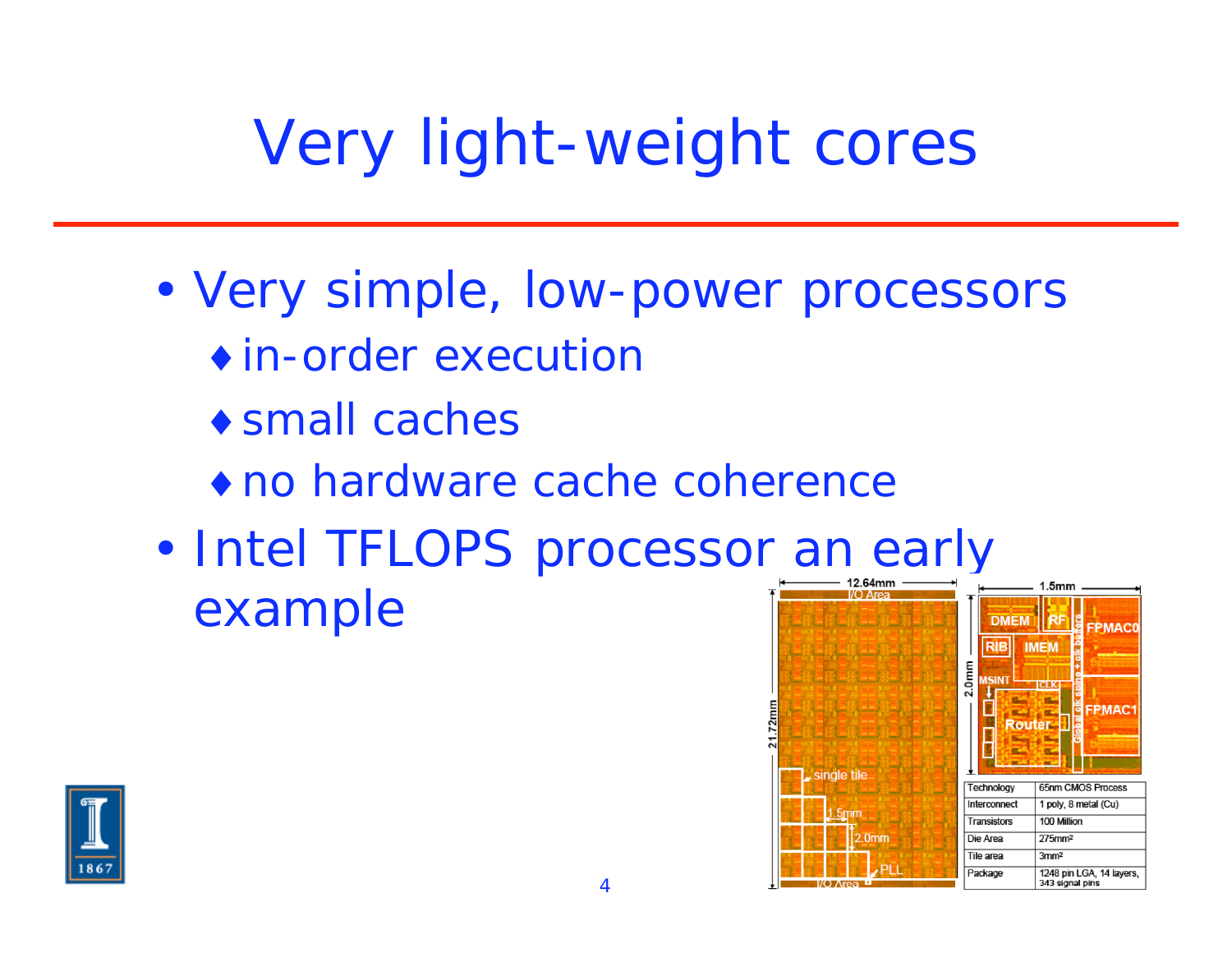#### **Heterogeneous**

- $\overline{\phantom{a}}$  Several different cores, optimized for different operations
	- GPGPU + Commodity processor a *very* small step in this direction
	- Exascale likely to be more tightly integrated (for power, fault) and more specialized (for power, density)

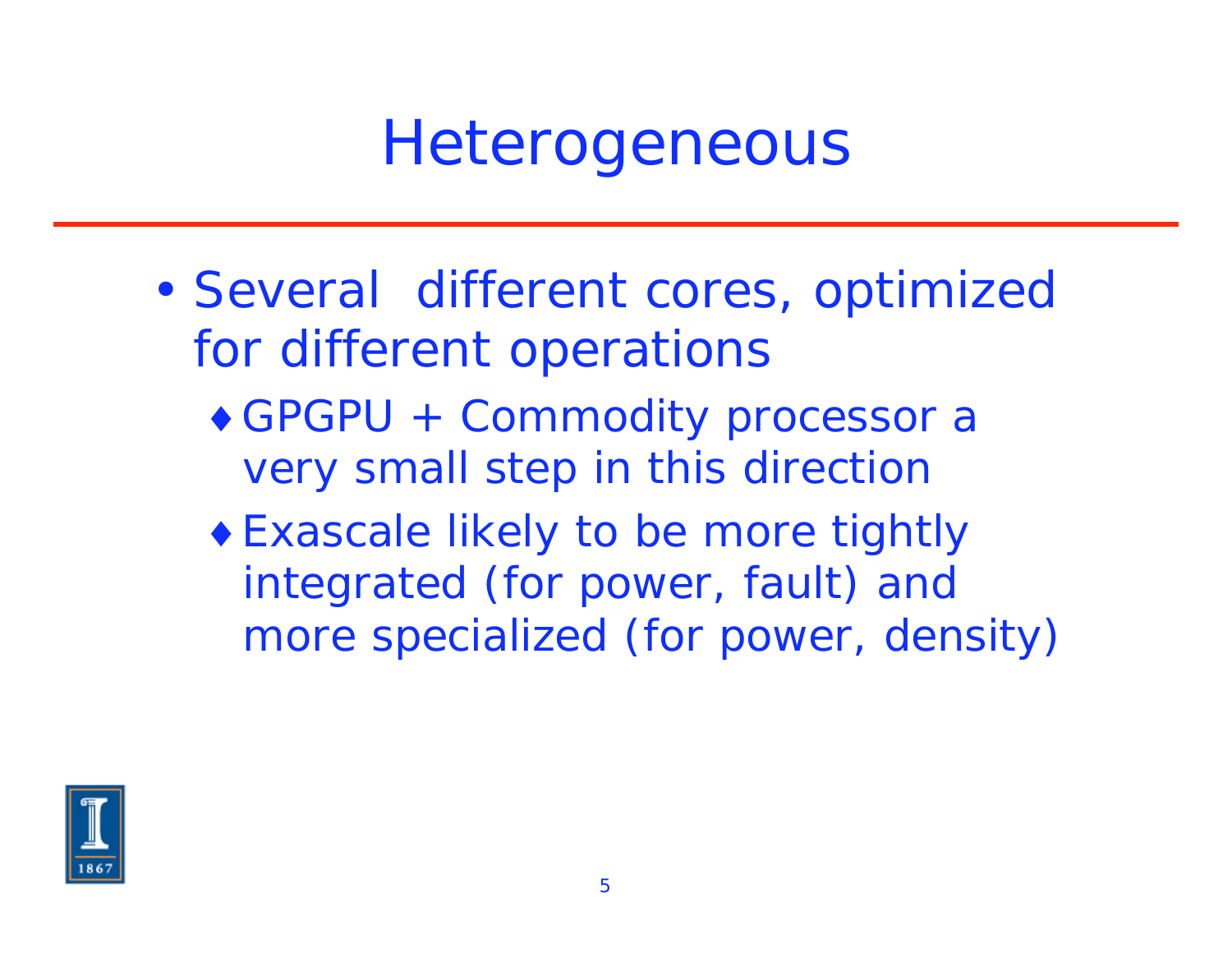### Energy and Power

- Energy is "wasted" in data motion
- Need to compute closer to memory
	- Argues for embedded memory processors (EMP)
- Network Costs
	- ◆ Specialize here as well
	- Simple operations, offloaded from processor to make effective use of space and power
	- Not offloaded to increase performance at the cost of additional power

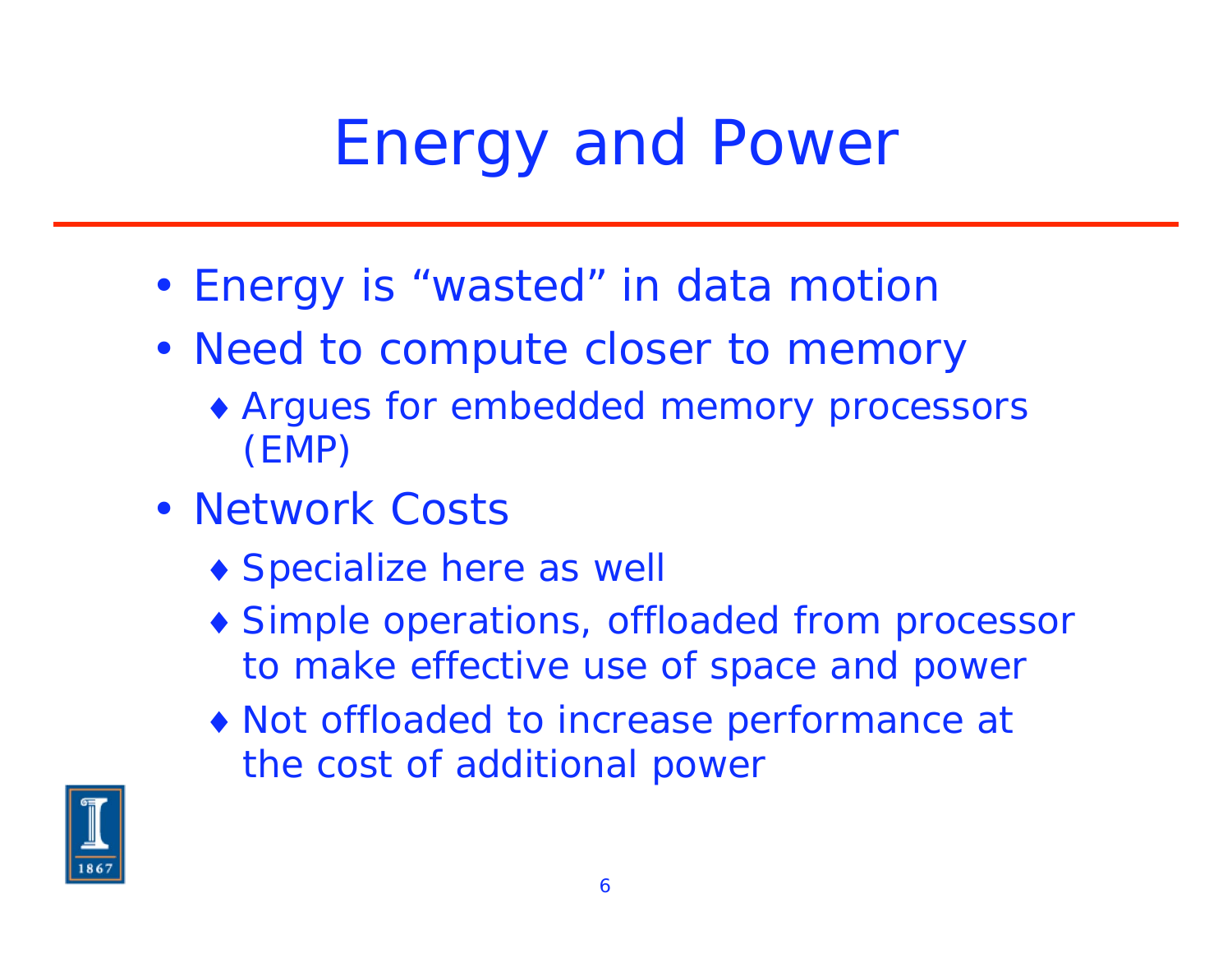## How many MPI processes are there?

- $\overline{\phantom{a}}$  Case 1: MPI Everywhere
	- Memory needs if all data local
	- Distributed data
		- Architectural support
- $\epsilon$  Case 2: nested parallelism
	- Hierarchical models and support; progress
		- Natural decomposition
		- Cross-node decomposition

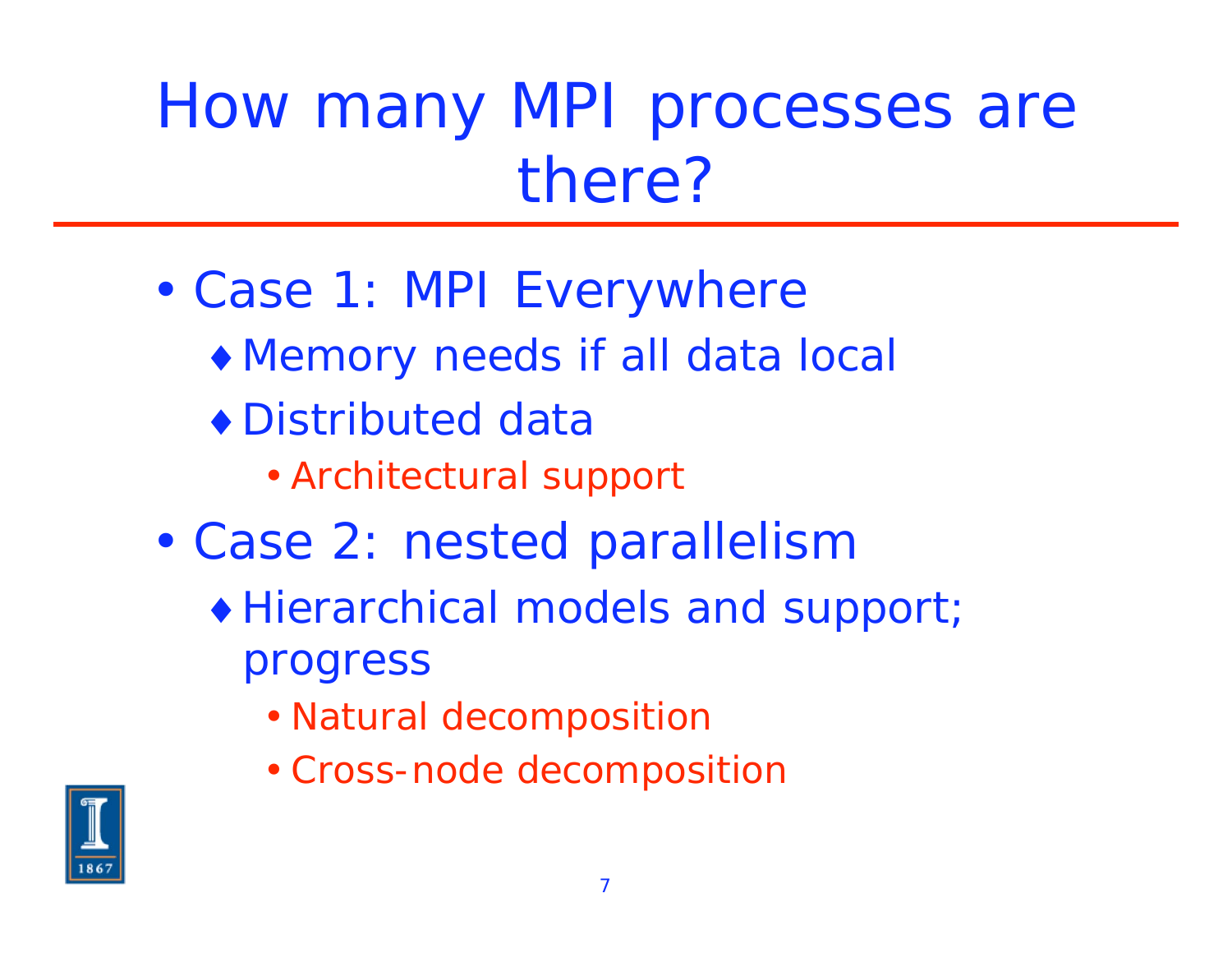## The Homogenous Approach

- $\overline{\phantom{a}}$ • MPI Everywhere
	- One MPI "process" per core
	- Note that an MPI process may be lighter-weight than an OS process
		- E.g., tmpi (thread MPI)
			- Used combination of compiler techniques and runtime to let each MPI "process" be an OS thread, with global variables handled correctly
- •• System parameters include
	- $\triangle$  10<sup>8</sup> cores
	- ◆ 10<sup>18</sup>-10<sup>22</sup> bytes mass storage

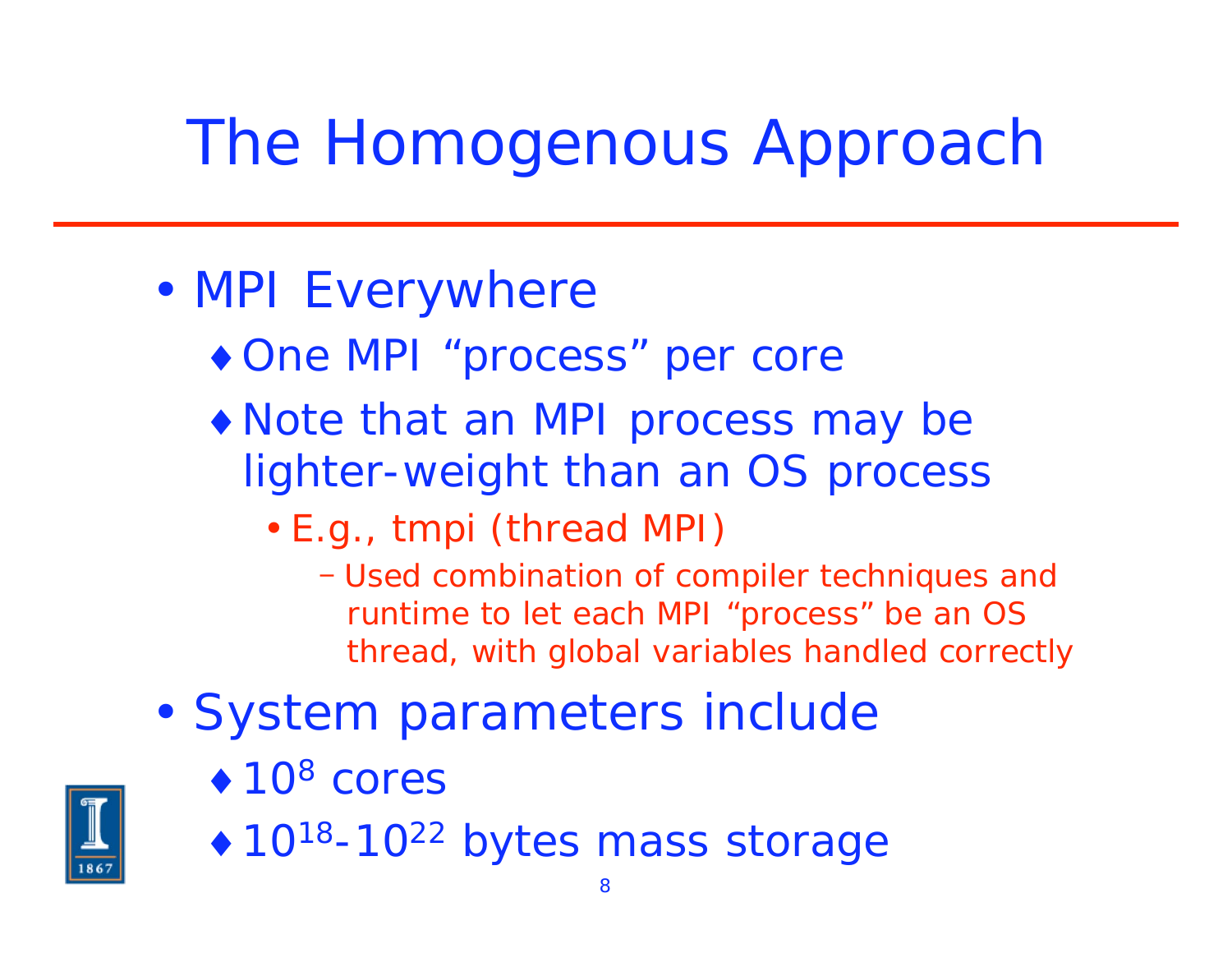#### Lets look at possible issues

- Basic API Issues
- • Memory use implied by distributed Memory model
- $\epsilon$ • Scalability of algorithms used to implement MPI features

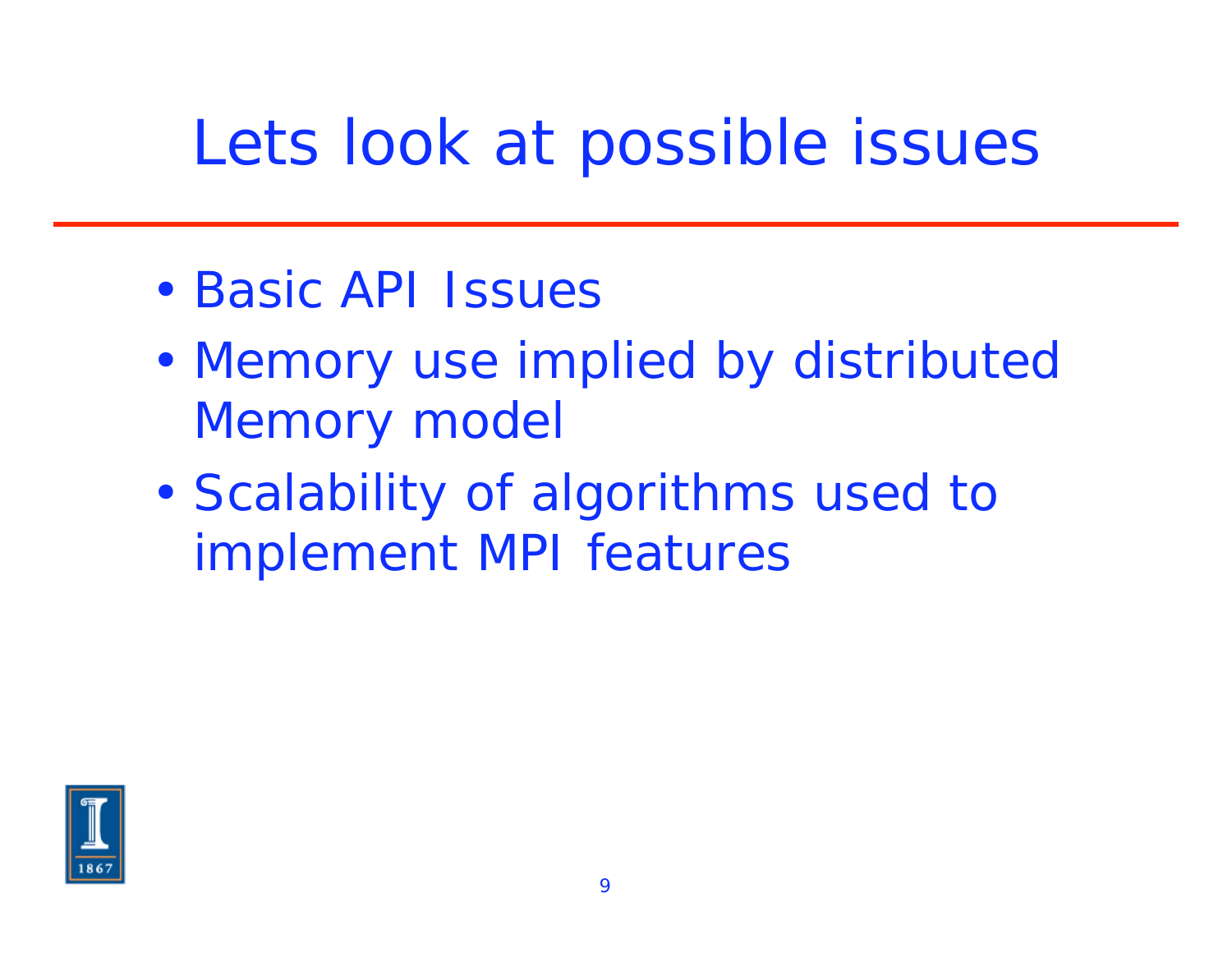#### Basic API Issues

- 10<sup>8</sup> cores requires 27 bit integer to enumerate
	- ◆ Ranks will just fit into 4 byte integers
		- Possible problem: virtualization of processes to provide latency hiding could push this to more than 31 bits (ranks are signed integers)
	- ◆ Good news with that many cores, memory / core is likely to be under 4GB
		- MPI\_Aint can be 4 bytes
- 10<sup>18</sup>-10<sup>22</sup> bytes mass storage requires 60-74 bit integers
	- MPI\_Offset must be large than an 8-byte integer
- $\bullet$ **Datatypes** 
	- ◆ Do these use MPI\_Aint (4 bytes) or MPI\_Offset (12-16 bytes)?
	- Using Datatypes for Messages and IO is elegant
		- But offsets in messages are relative to one MPI process whereas offsets in IO may be relative to p-processes

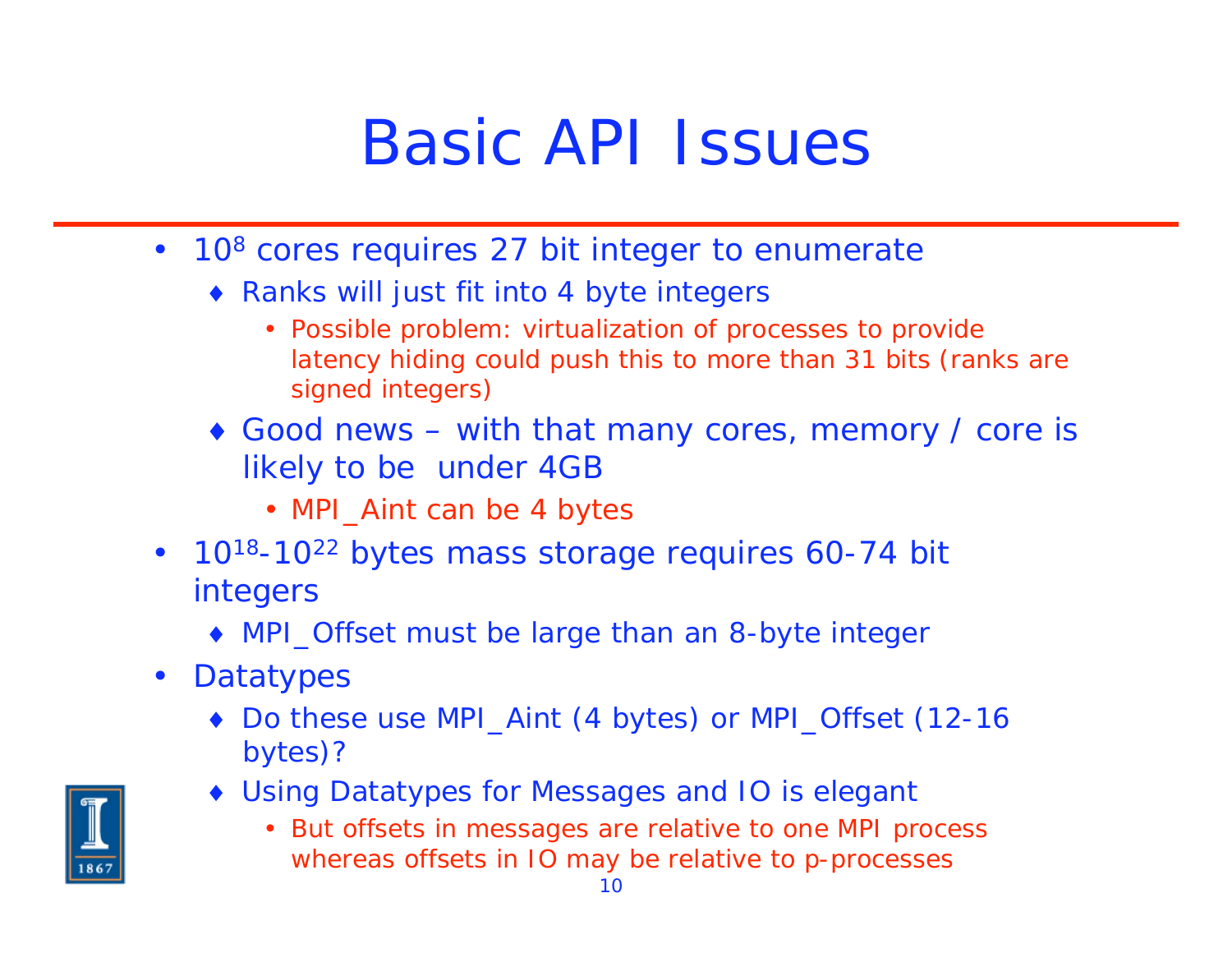#### Replicated Data Structures

- $\overline{\phantom{a}}$ • MPI objects are often used by many/every process
	- Simple and natural implementation is to have a representation in each MPI process
- $\epsilon$  Even simple objects, such as datatypes, represent significant storage when there are 10<sup>8</sup> copies

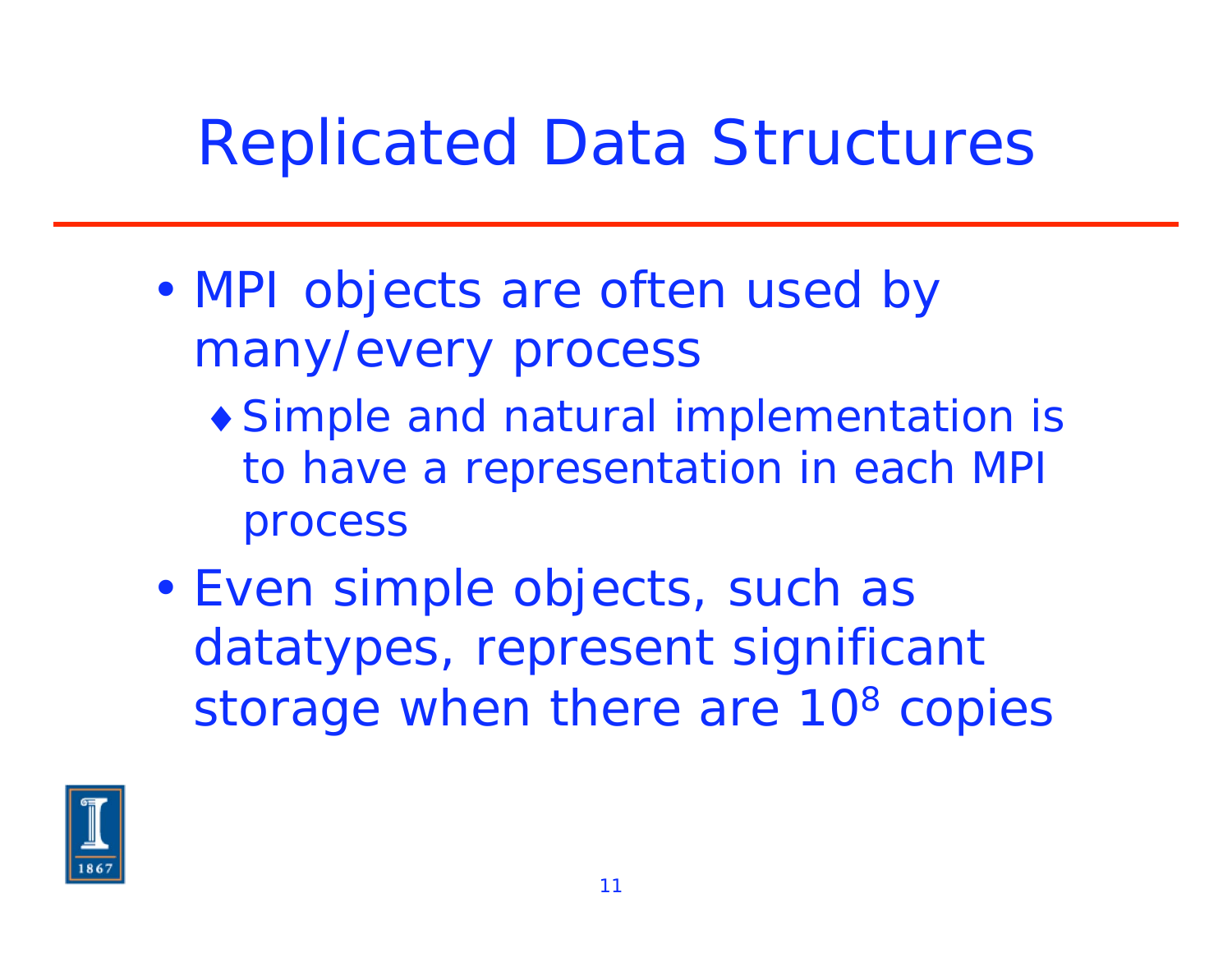## MPI\_Group

- Consider an MPI\_Group, consisting of g members
	- Either enumerated or a collection of strides
		- No MPI\_Group\_split
		- Thus no implicit description of groups
	- An enumerated list is good (even efficient) for <1K processes
	- ◆ Storage is O(pg) total
- •• Some groups are collective (results from MPI\_Comm\_group), some are individual (groups used in RMA PSCW)

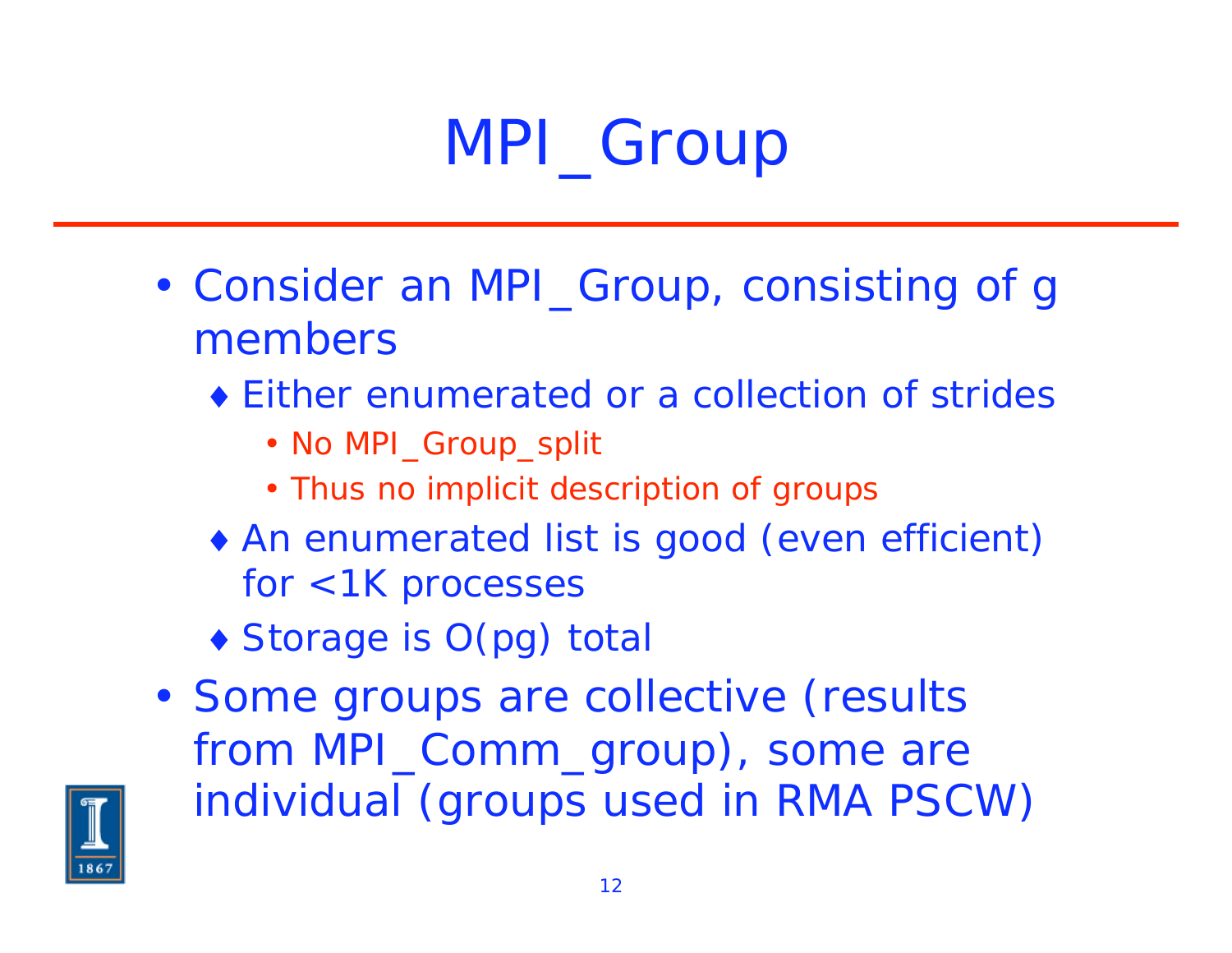#### RMA Windows

- MPI\_Win\_create allows each process to specify a different local offset
	- This provides flexibility for applications with dynamic object creation (no need to require "symmetric" allocation of memory
- However, to perform direct remote memory access, the origin process needs the offset of the target process's memory window
	- Simple and obvious implementation is a table of offsets
	- $\bullet$  O(p<sup>2</sup>) memory required
	- $\bullet$  For 10<sup>8</sup> processes, this is  $4*10^{16}$  bytes (40 Petabyes)

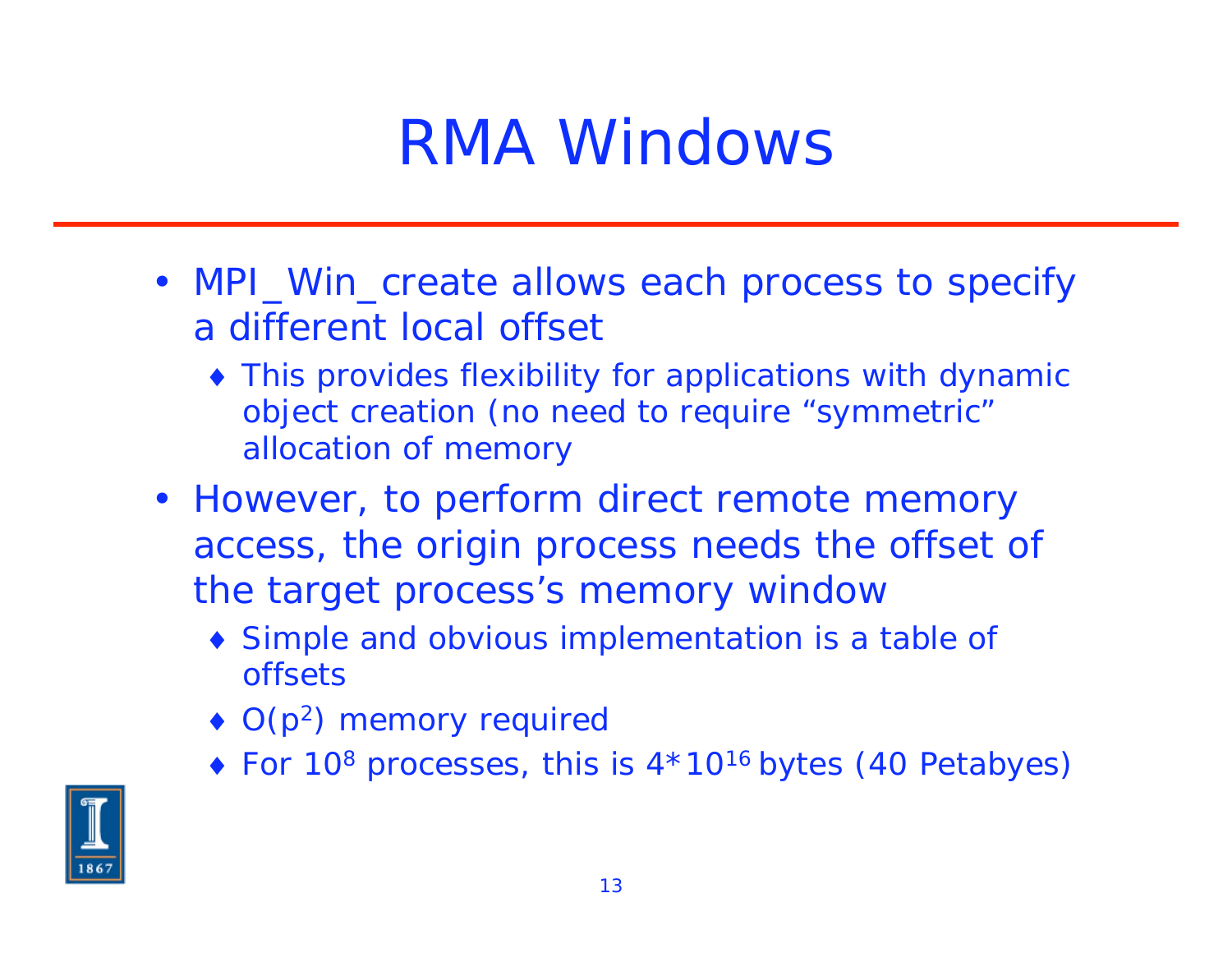## MPI Communicators

- Communicators have a similar problem as RMA Windows
- Each communicator must map each rank to a specific MPI process
	- ◆ Some one needs to be able to map this to a specific physical location in the parallel computer
	- Easiest: maintain a table
		- $O(p^2)$  40 Petabytes again
		- May have additional storage, such as state of connection/communication with each remote process

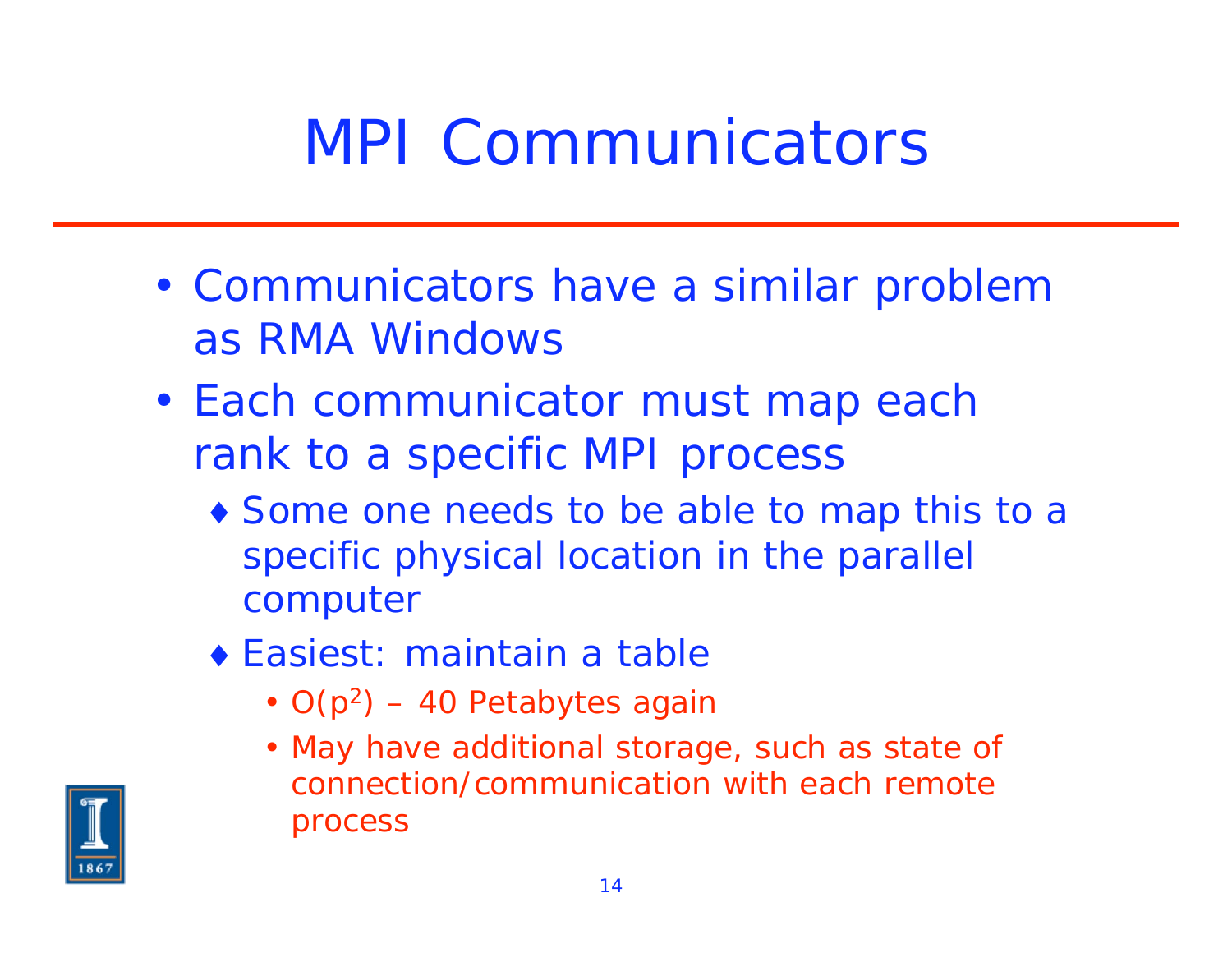## Using Special Information

- Some special communicators can use implicit representations
	- E.g., MPI\_COMM\_WORLD (and its dups) on hardware where rank can be mapped to specific hardware, such as on a mesh
	- MPI\_Comm\_split could also store implicit representation in some cases
		- Row or column in a mesh
		- Immediate neighbors
	- ◆ But the general case no practical implicit representation exists
	- Should it be possible to manipulate implicit representations directly?
		- What if physical network is not simple?

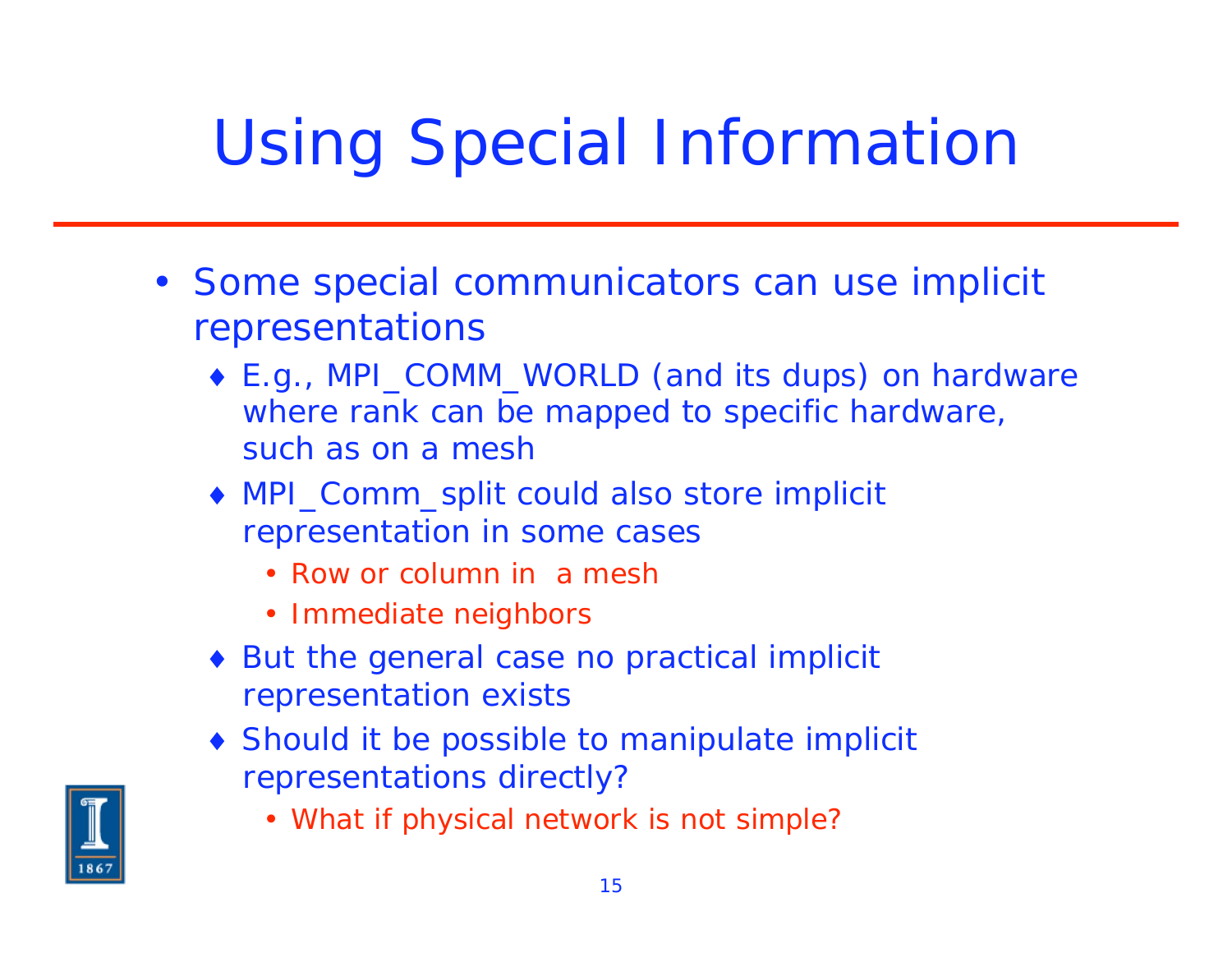Cost of non-Canonical Communicators

• MPI\_Bcast on MPI\_COMM\_WORLD and "MPI\_COMM\_WORLD – 1 process"



◆ See "Toward message passing for a million processes: characterizing MPI on a massive scale BlueGene/P", Balaji, Chan, Thakur, Gropp, and Lusk

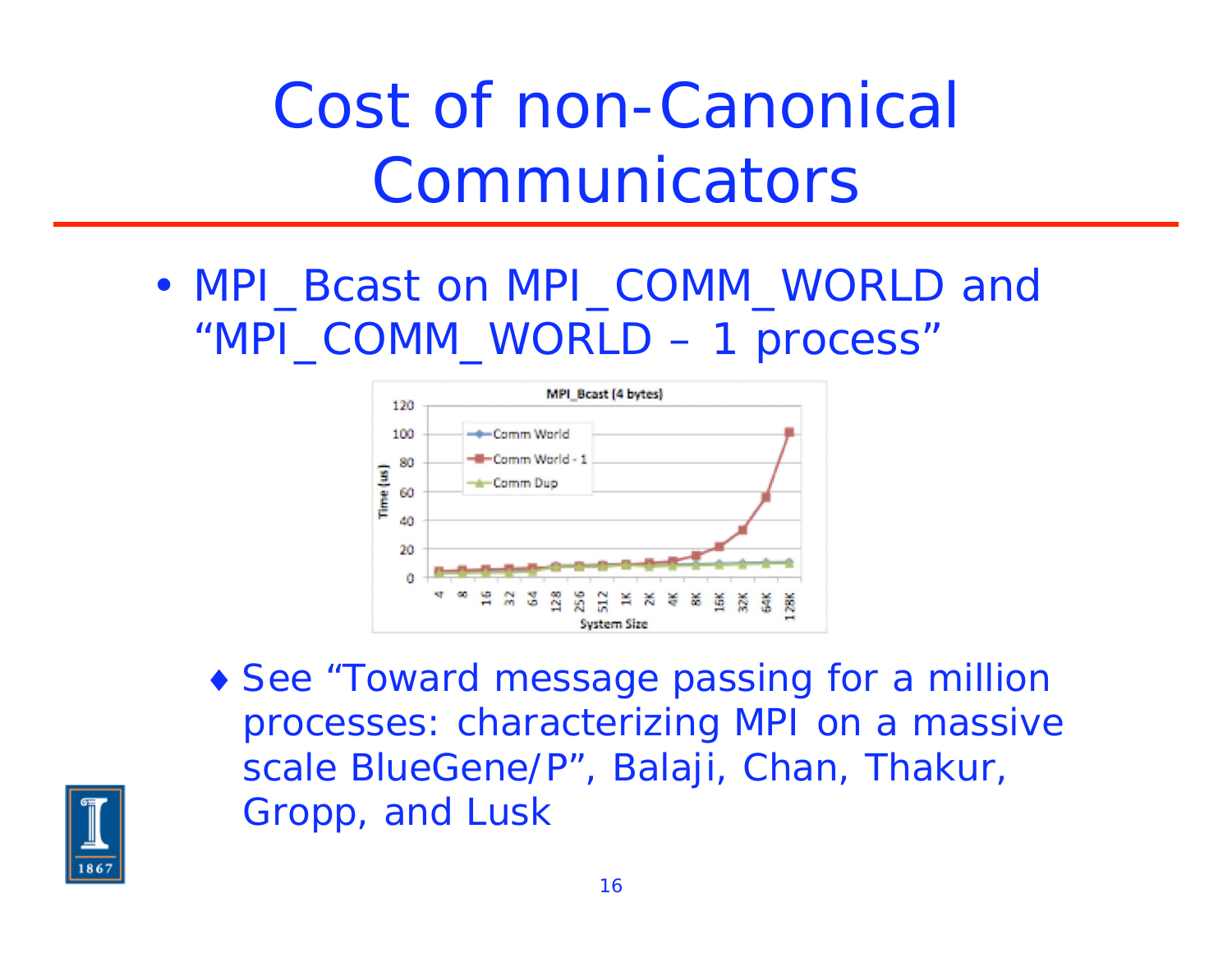#### Communication Queues

- Simple implementations of messagepassing queues can lead to problems
	- Simple implementation uses a single queue
	- In alltoall communication, each search-andremove takes  $O(p)$  time, for  $O(p^2)$  total work
	- See "Non-Data-Communicatin Overheads in MPI: Analysis on Blue Gene/P, " Balaji, Chan, Thakur, Gropp, Lusk

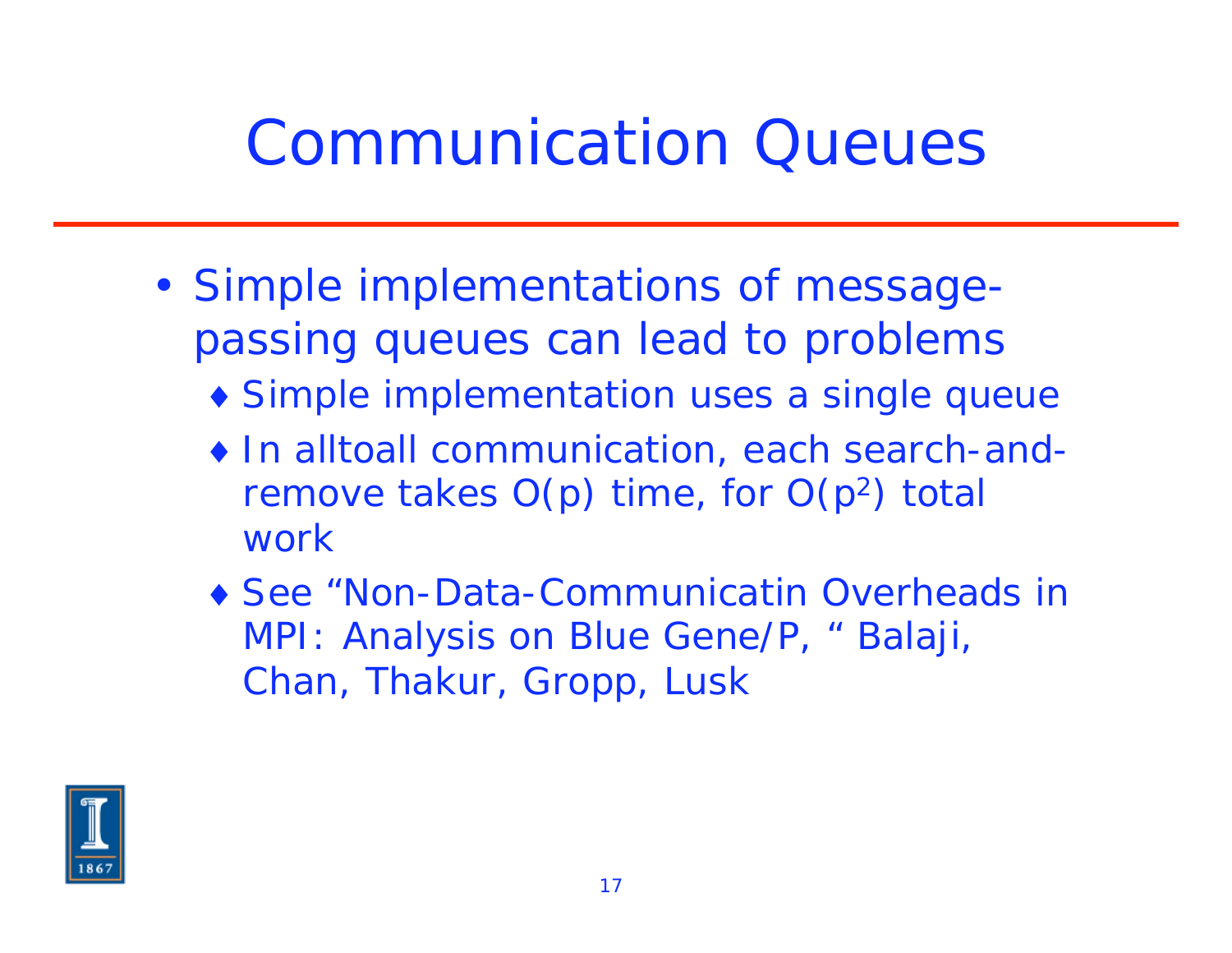### Some Queue Options

- Single Queue for all communications
	- Excellent performance on pingpong benchmark
	- Search time  $O(q)$ , q=queue length
- Separate Queue for each partner
	- $\triangleleft$  Search time likely to be  $O(1)$
	- Requires  $O(p)$  storage on each process, or  $O(p^2)$ total
		- Optimziation: queue only for active partner
		- Adds overhead to deal with new partners, agin old partners
	- Has "MPI\_ANY\_SOURCE" problem
- Single Queue, with hash for search
	- Adds some extra overhead (and thus costs power and time)

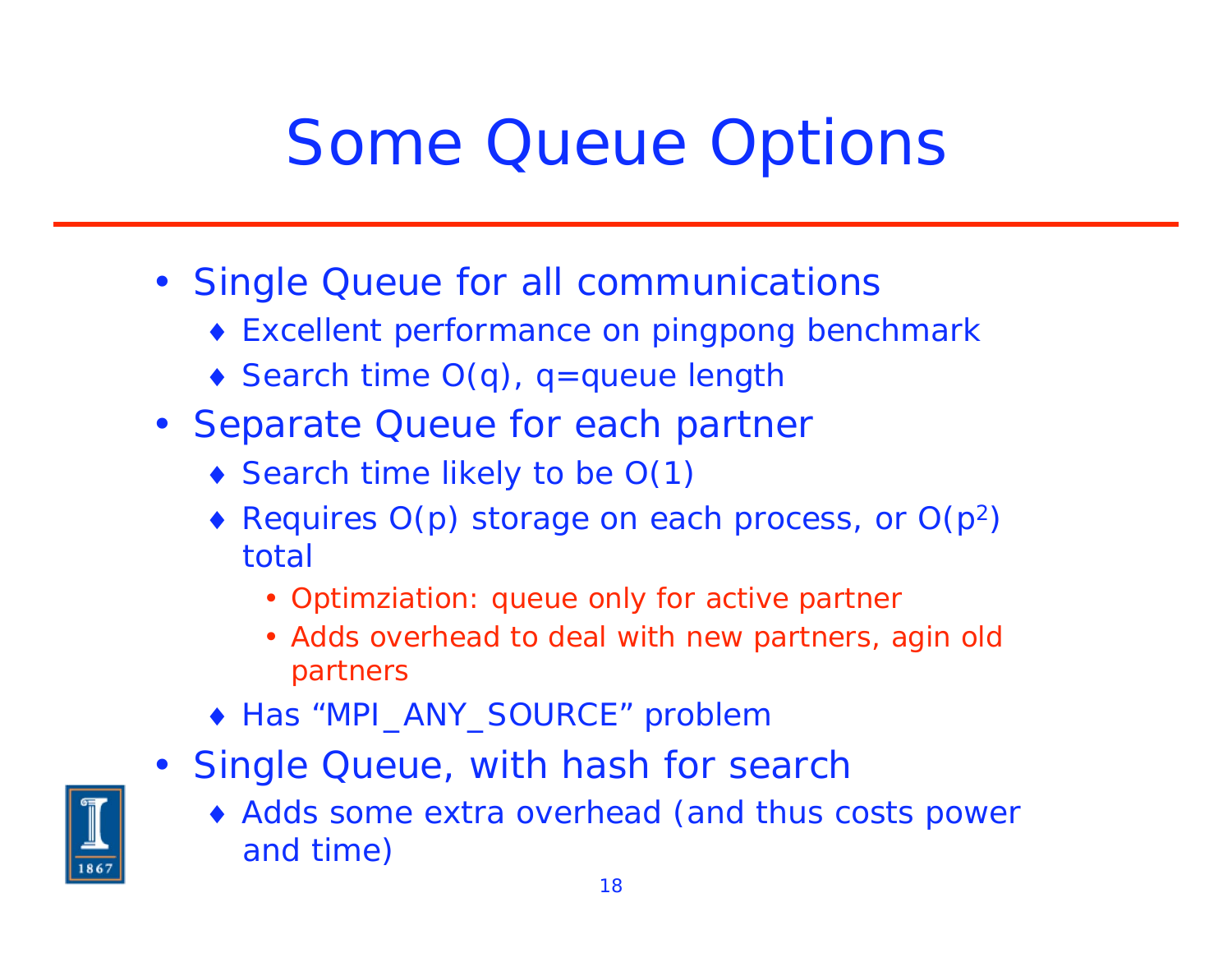# Aside on the "ANY\_SOURCE" problem

- $\bullet$  Many data-parallel applications are (or should be) deterministic and do not *require* ANY\_SOURCE
- Why not get rid of it?
	- More dynamic computations may be weakly deterministic enforcing a specific completion order may impact scalability
	- May also not have predictable source
- • Should we look at alternatives?
	- Most applications *either* w*<sup>a</sup>*nt messages from a specific sender *or* the next message from any sender in the group of senders-whose-destinations-I-don't-know-in-advance
	- Why mix these in the same interface?
	- Use a separate interface for each; optimize for each type separately
	- Same idea as heterogeneous nodes optimize for separate function
		- 19 • Something for MPI-3?

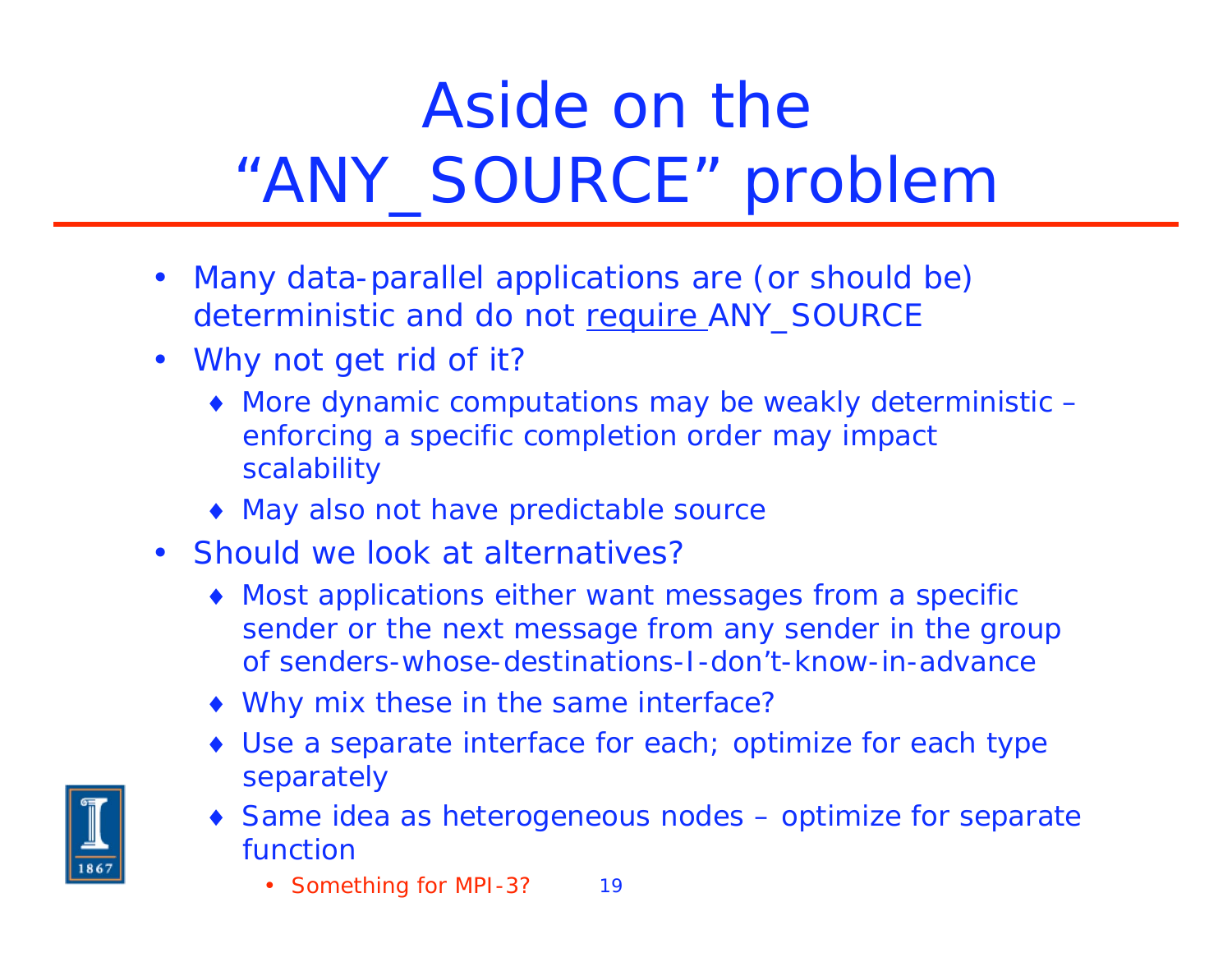#### Buffer Management

- $\bullet$  Common to use eager buffering to reduce overhead of short messages
- $\bullet$ Simple (and most efficient for  $p < 1k$ ) approach is to preallocate a buffer for each process
	- $\bullet$  O(p<sup>2</sup>) data required
		- For a mere 16k bytes/buffer, requires 2\*10<sup>20</sup> bytes (200 Exabytes)
- Alternative provide buffering to preselected partners
	- Matches many simulations, particular PDE-based ones
	- Ancient approach (available on Intel Paragon)
- $\bullet$  More sophisticated alternative, adaptive buffer allocation
	- Current project of Dooley, Kale, Gropp
		- Reduces necessity for rendezvous or other control messages (good)
		- But adds overhead to decision (bad)
		- 20 • Recall control messages use energy with performing useful computation

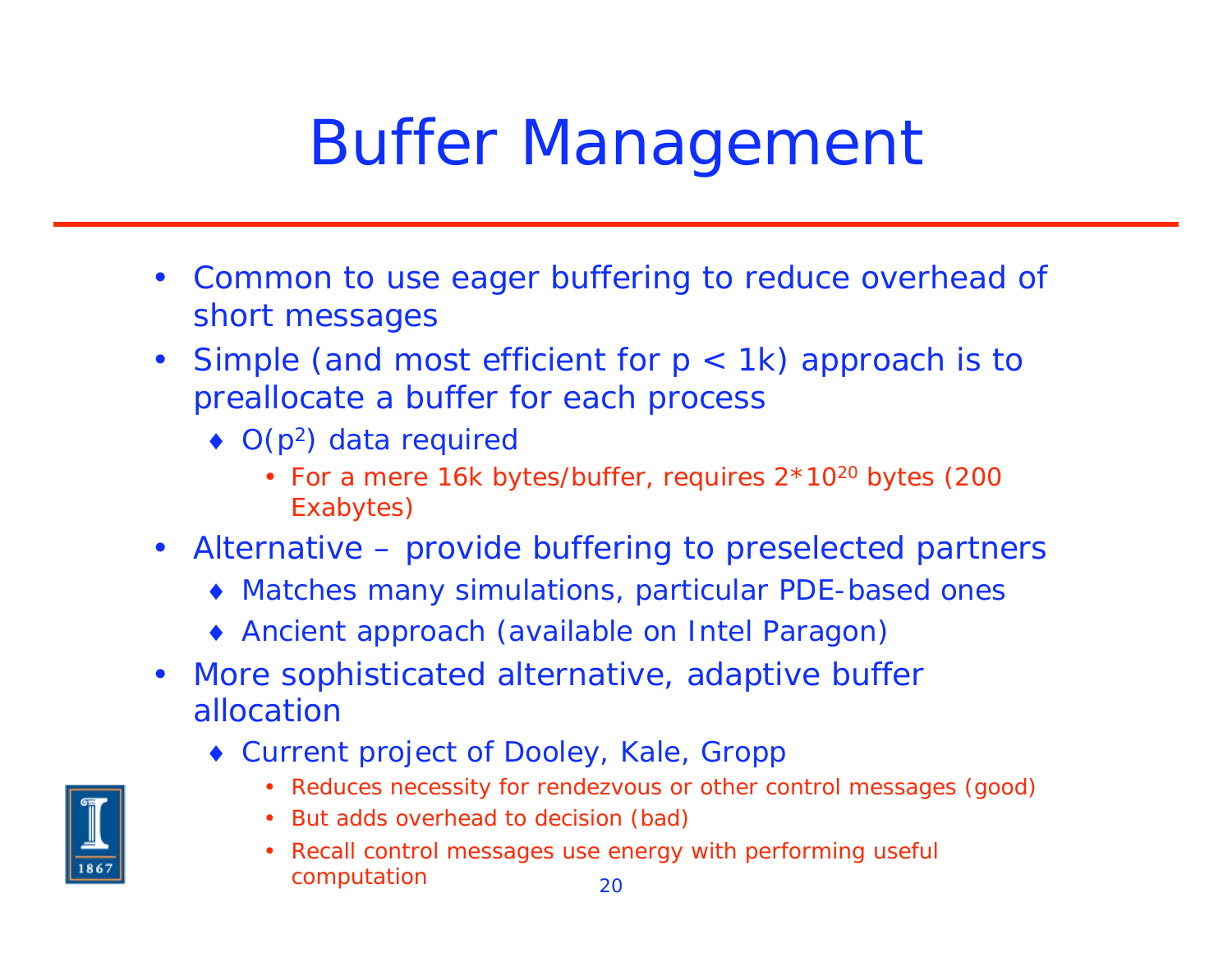#### Common Issues

- Partitioned, local address space
	- Gives good locality, but
	- Encourages "early, deep copies"
- Alternate approach
	- Late, shallow copies
	- ◆ Also known as caching
- But
	- Adds a level of indirection
	- MPI Implementation must have low-latency access to remote data
	- Programmer-assisted prefetch will (probably) be needed
		- As with current, high-performance caches

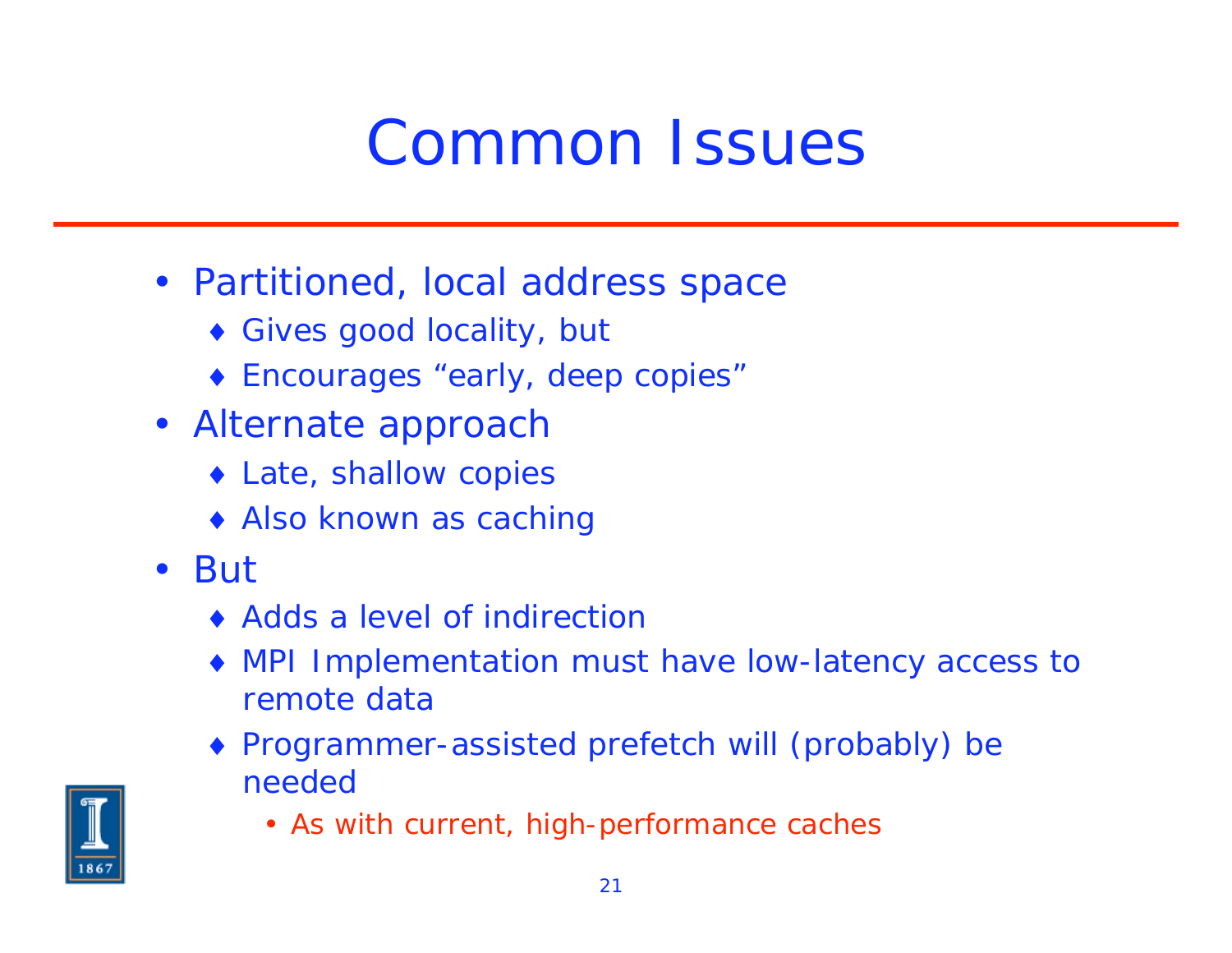#### Replicated Data Structures

- MPI Communicators are an example of using replication of identical or similar data structures
	- User applications (too) often do the same thing
	- Cannot afford this approach at Exascale
- One solution
	- ◆ Don't replicate distribute
	- Cache values actually needed locally
		- Adds overhead looking up in cache must be very fast
	- ◆ Use remote load/get on a cache miss
		- Mapping must be simple to compute (no tables!)

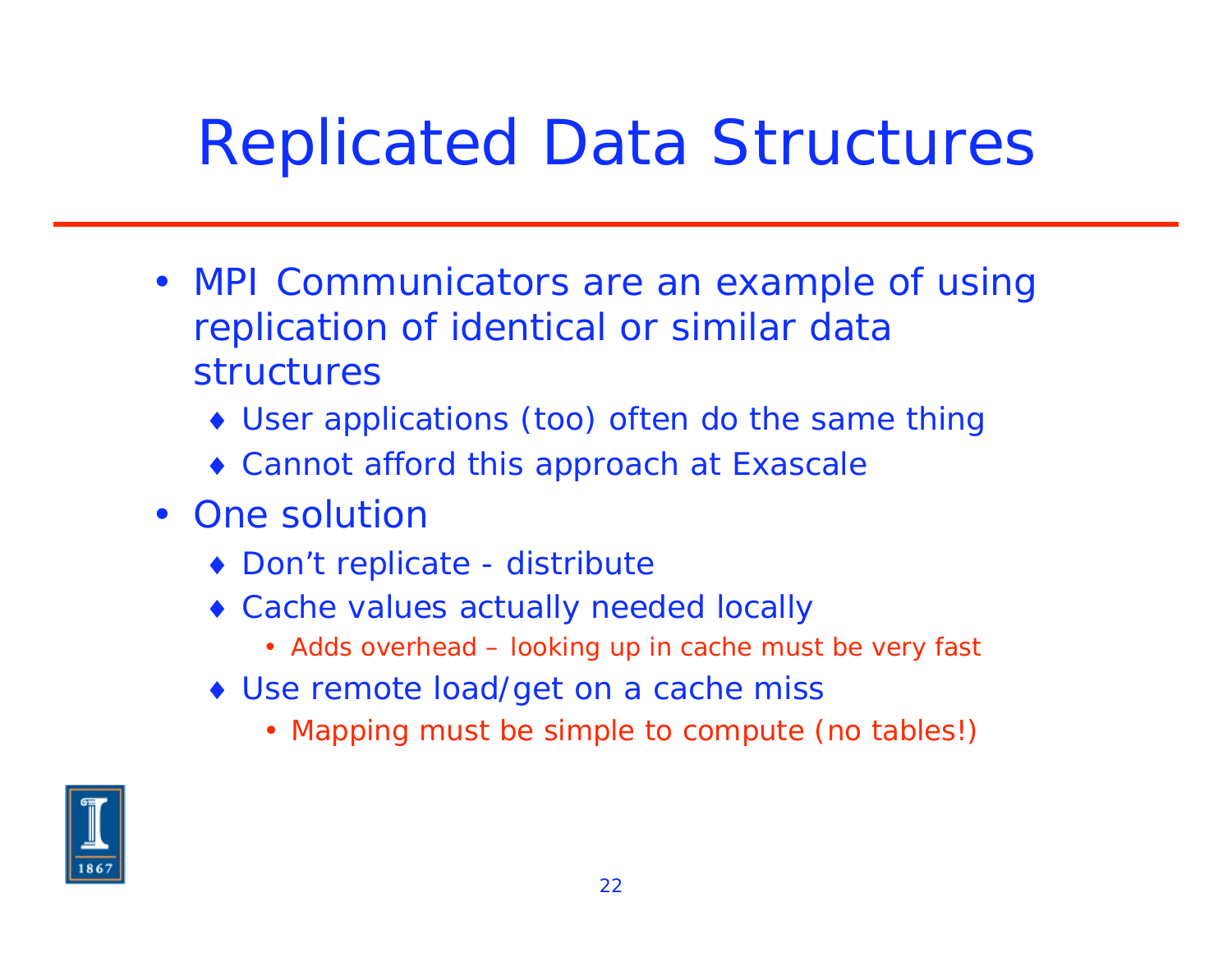## Example of the Benefit of Programming for Prefetch

- •S-CSR format is better than CSR format for all (on Power 5 and 6) or Most ( on Power 4) matrices
- •S-BCSR format is better than BCSR format for all (on Power 6) or Most ( on Power 4 and 5) matrices
- •• Blocked format performance from 1/2 to 3x CSR.

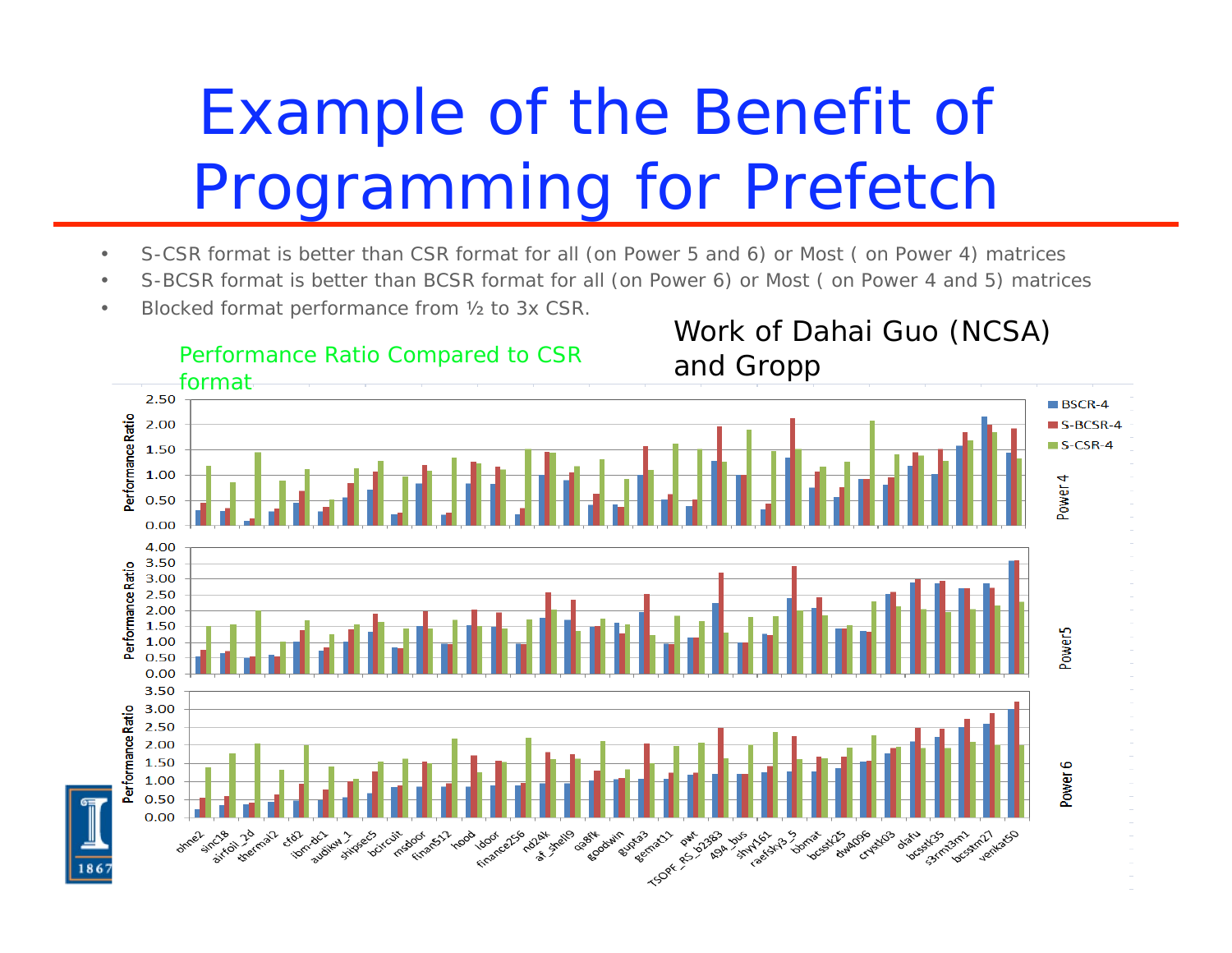## Performance Requirements for an AlltoAll Algorithm



- • Global 3D FFT a very demanding application
- • Best case assumption: only communication cost, using LogP model (with overhead = zero)
- • Current latency +overhead times are .25-10 usec
	- Roughly the right edges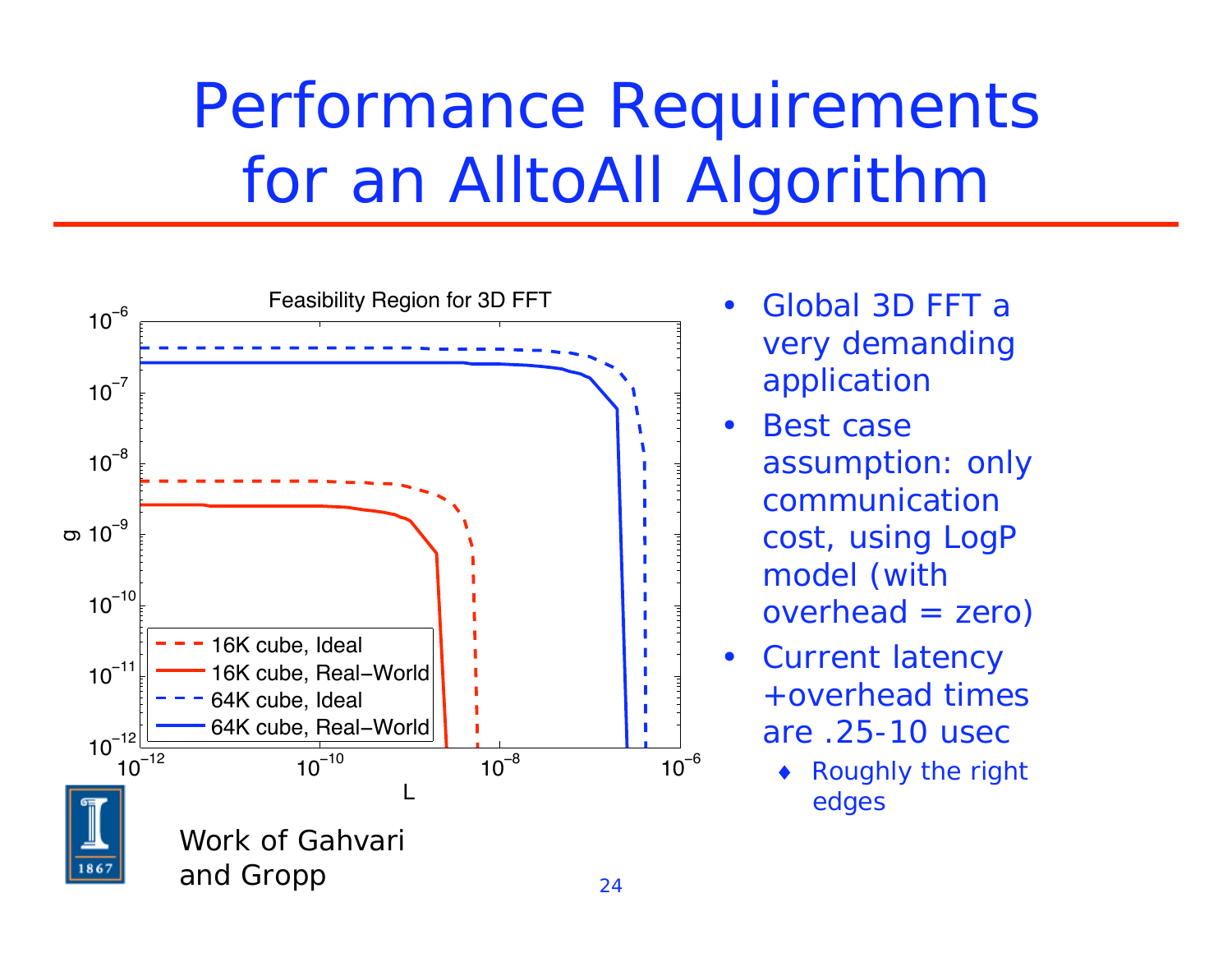Implementing MPI **Operations** 

- Some MPI operations are non-local
	- For these, scalability must be evaluated
- MPI\_Comm\_split is a powerful, elegant method for creating new communicators
	- No explicit enumeration of processes
- The other option is to create a group, then use MPI\_Comm\_create
	- But using a group (with enumerated members) requires  $O(p^2)$  total space
- But can MPI\_Comm\_split be implemented scalably?

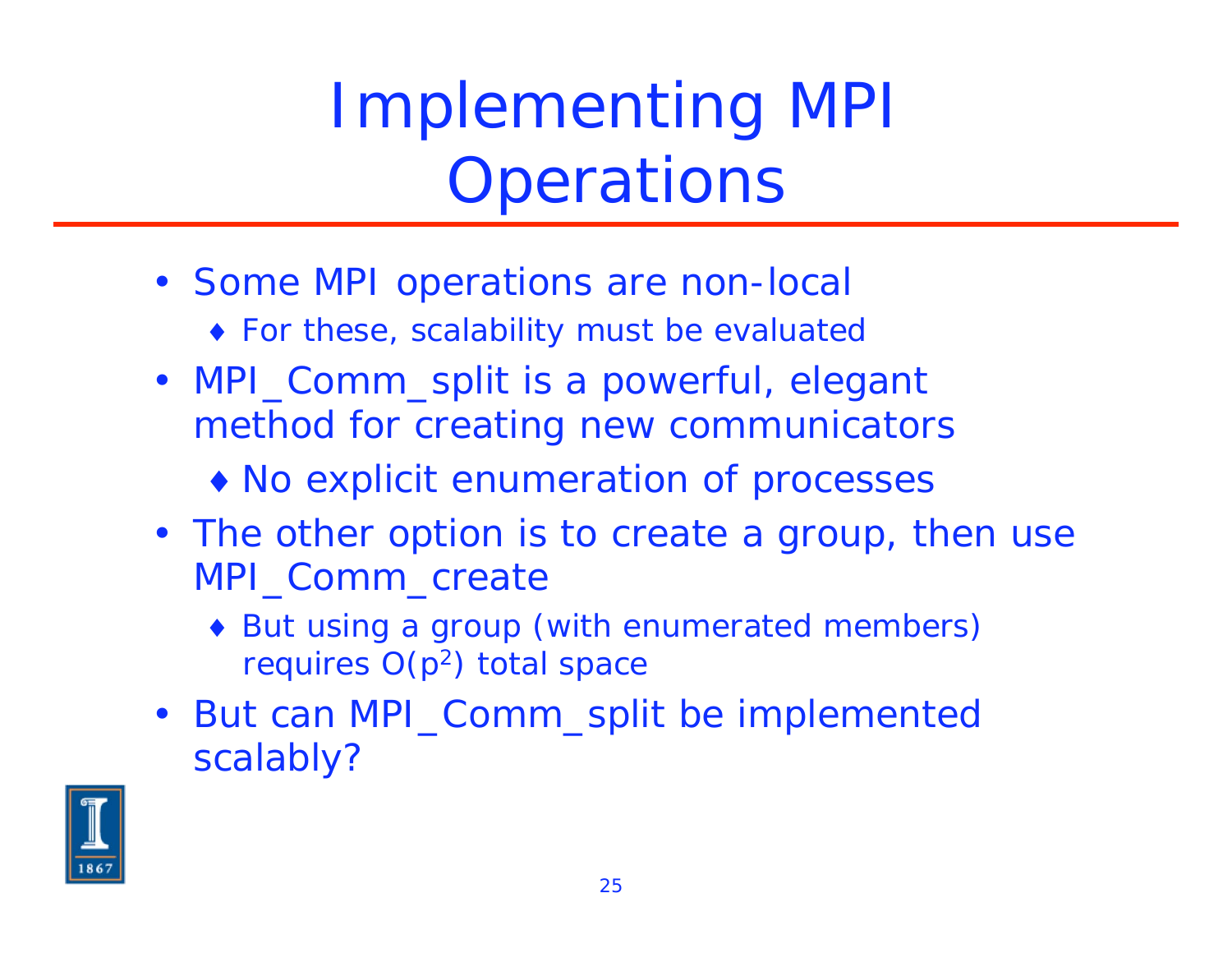## Implementing COMM\_SPLIT

- •• MPI\_COMM\_SPLIT(inComm, color, key, &outComm)
	- Processes with same color are in the same output communicator
	- ◆ Key used to order ranks
- Simple Algorithm
	- Alltoall (color,rank)
	- Each process locally finds those in the same color, ordered according to rank
	- Create new communicator from that information

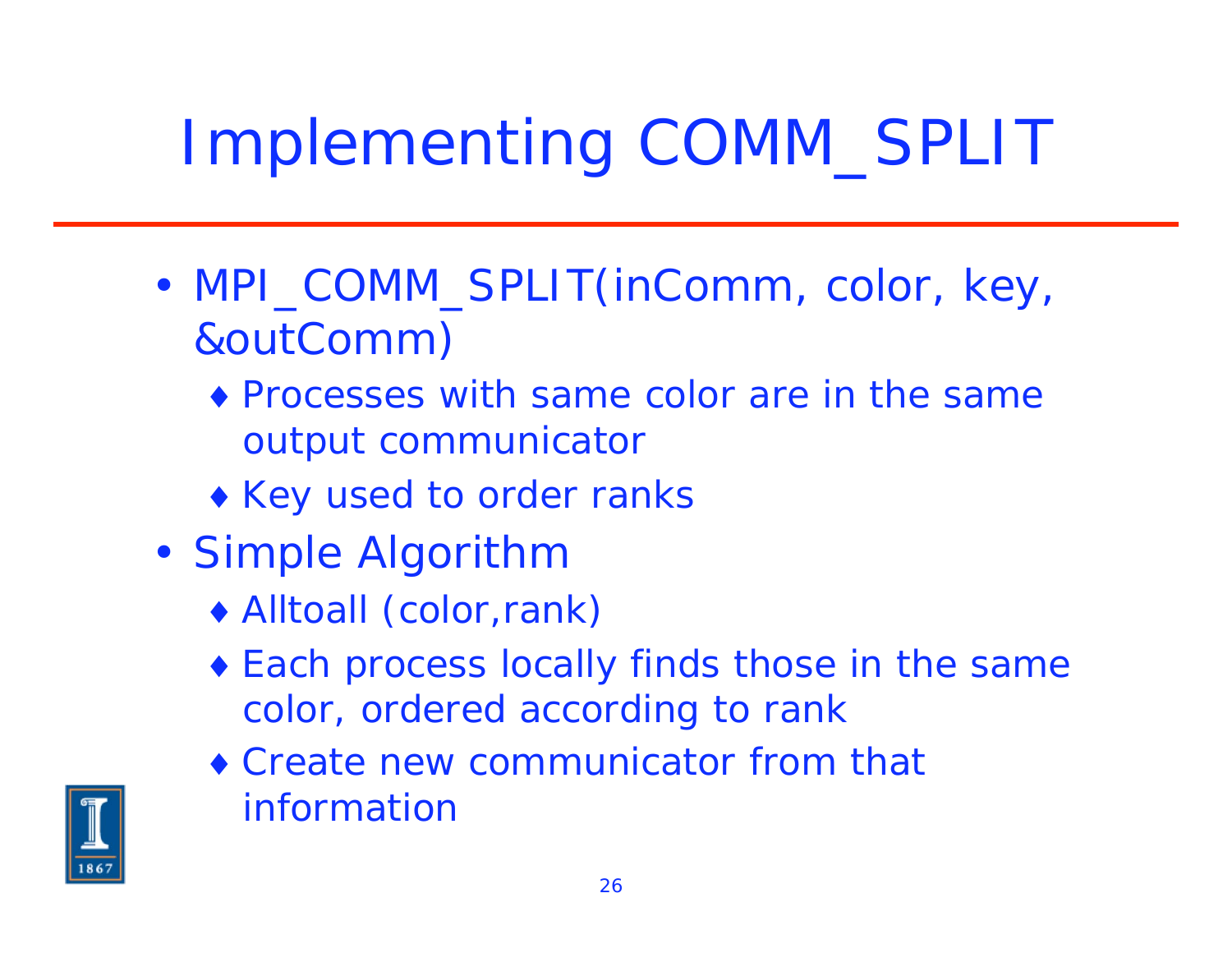## Scalability Analysis

- Allgather
	- $\bullet$  O(p<sup>2</sup>) space to store tables
		- Communication time depends on interconnect, but includes O(p) term for amount of data and probably at least log p latency  $- O(p^2)$  total communication work
- P logp time to sort to find processes in the same communicator and order rank by key.
- The Simple algorithm for MPI\_Comm\_split is not scalable

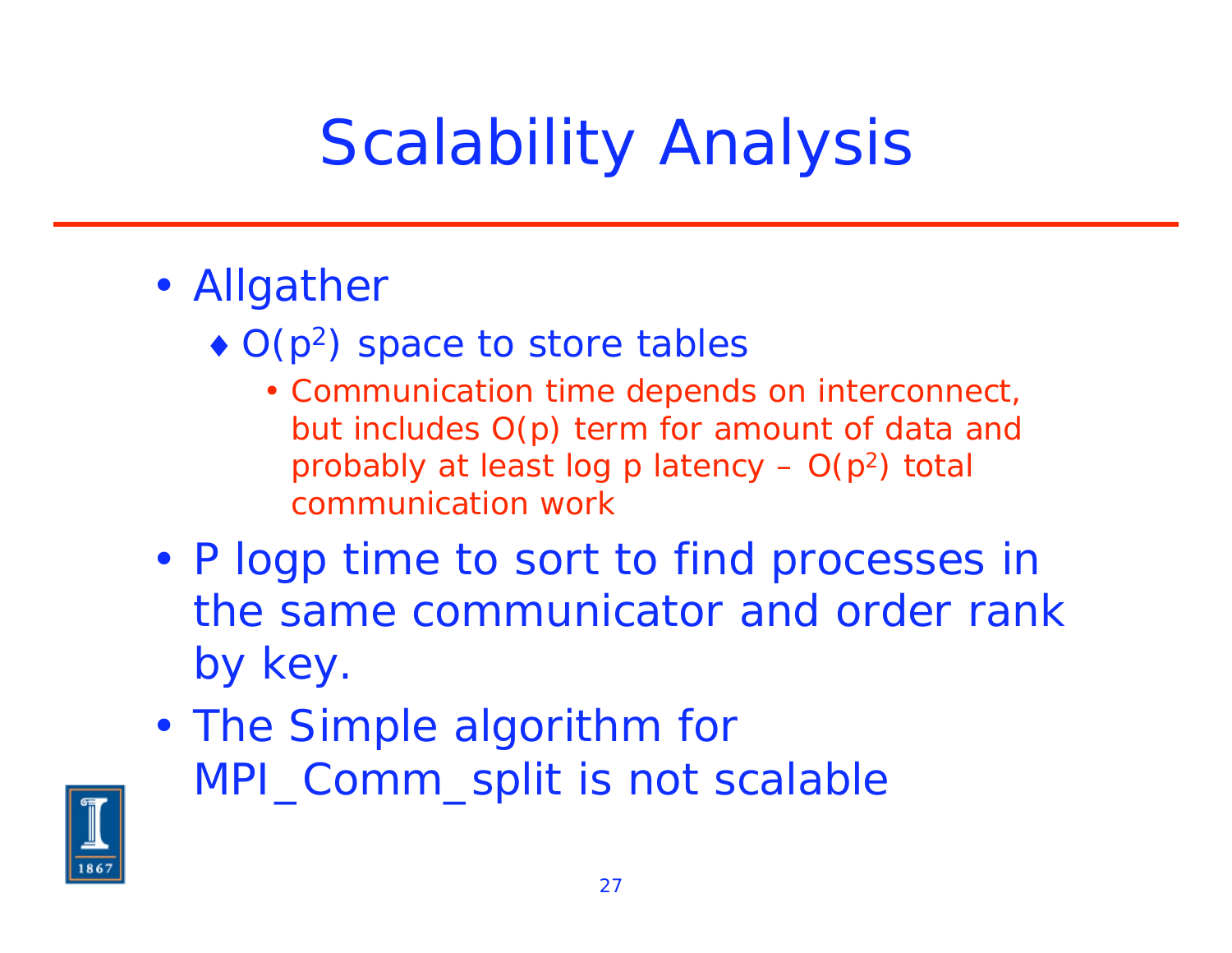# A (sketch of a more) Scalable Algorithm

- $\bullet$ Work of Paul Sack
- $\bullet$  Solution: distributed tree structure for communicators
	- No process ever has the entire data structure
	- Use parallel sort by color/key
	- Then distribute results to the processes sharing the same color
		- Space is  $O(p^{4/3})$ 
			- For 10 $^{\rm 8}$ , this is only about 4  $^{\star}$  10 $^{\rm 10}$
- $\bullet$  Further tune by hybridizing
	- ◆ Some local copies
		- Faster, but redundant watch that energy use
	- Design for smooth performance from small to enormous
	- Also optimize for special cases, such as
		- Few colors
- Key=rank in oldComm

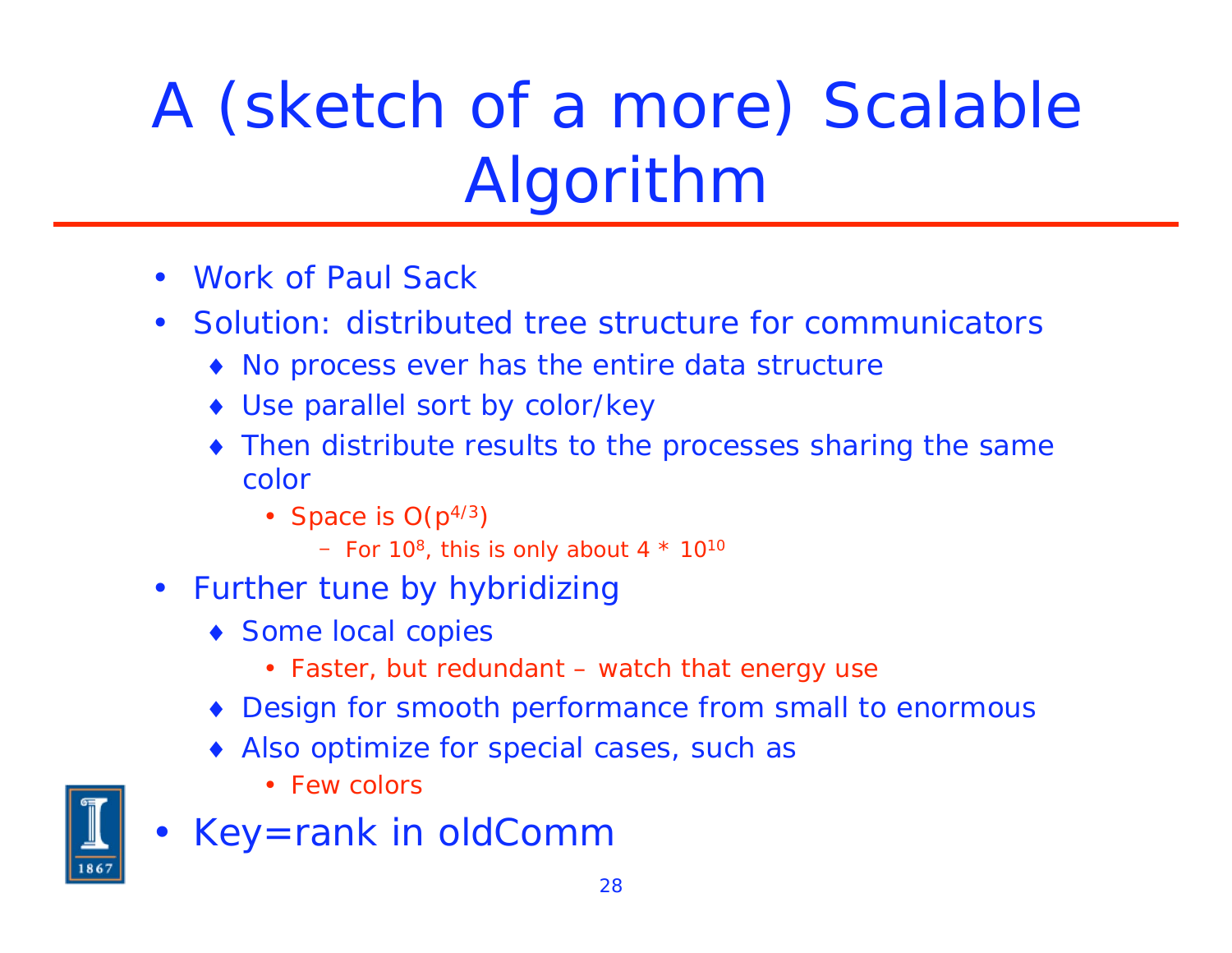## Summary for MPI Everywhere Case

- $\bullet$  Exascale stretches the 64-bit integer space
	- Should MPI skip from external32 directly to external128?
- $\bullet$  Flexibility of independent operations at every rank add cost in time/space
	- ◆ But other extreme, rigid, COMM\_WORLD only, limits applications (e.g., AMR, dynamic algorithms)
- $\bullet$  Replicated data structures are not viable at (homogeneous) Exascale
	- Both software and hardware support required for late/shallow copies
	- Such features are also of general value to the programmer
- $\bullet$  Algorithms must be revisited for scaling
	- COMM\_SPLIT is not as bad as you might think
	- Solution leverages support for distributed data structures
	- But all-to-all algorithms are in trouble

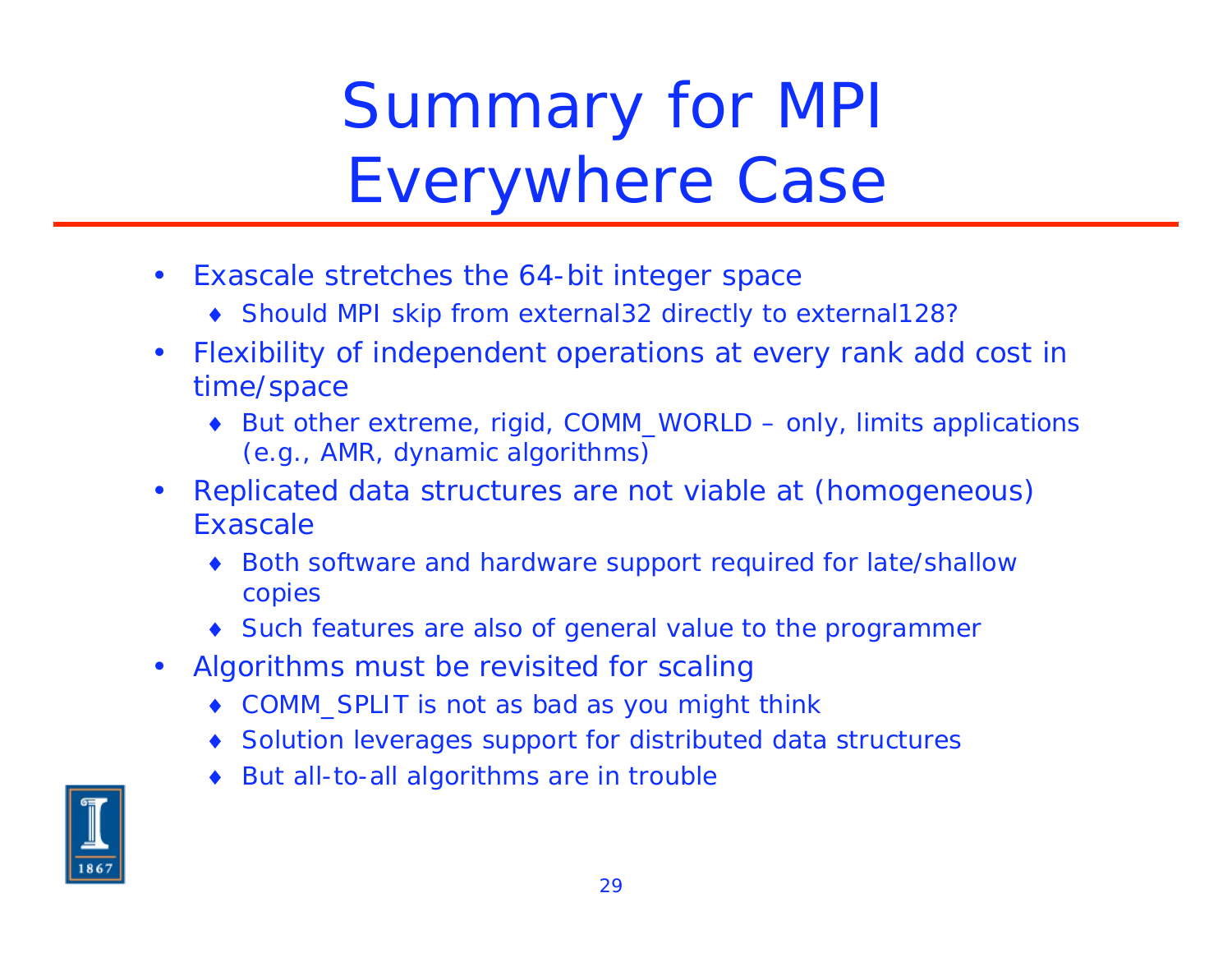Is a Homogeneous System the Answer?

- What if instead we have 100k "processes", each with 1000-fold parallelism?
	- MPI already runs (with some struggle) with this number of processes
	- Implementations do need improvement
	- Enumeration of ranks etc. is still a concern
		- Note memory capacity is an issue for exascale systems – total memory per core may be low relative to current systems



 This still adds complexity to the programming model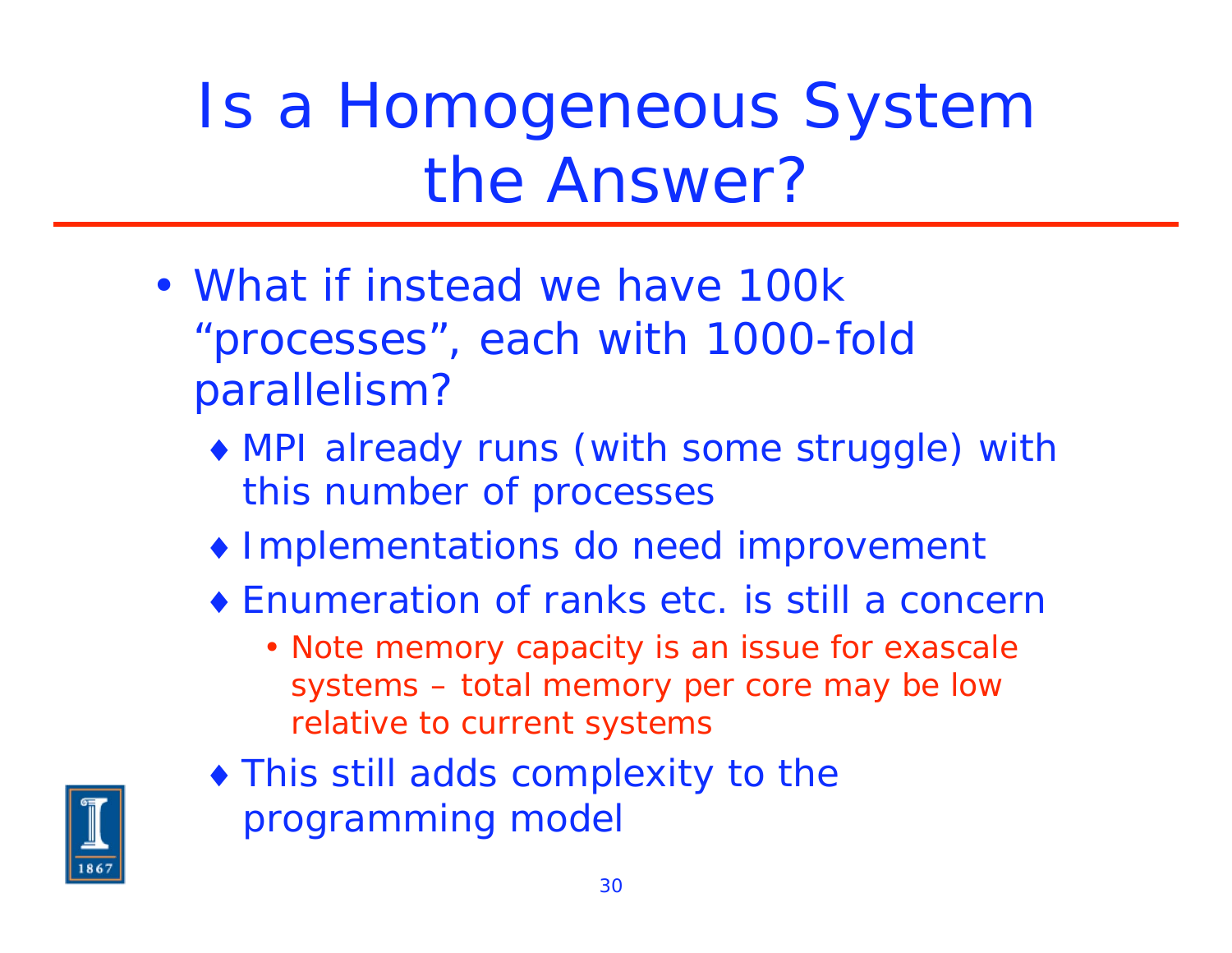## Hybrid Models for MPI

- MPI on SMP
	- Typical implementation
		- Use regular processes for each MPI process, use special services to share memory between the processes
	- ◆ An alternative
		- Use each MPI process on the SMP is a thread that is part of a single operating system process
		- See "Optimizing threaded MPI execution on SMP clusters", H. Tang and T. Yang
		- Must use a special compiler
		- Global variables in the user program must be threadprivate by default
- Question: should we rethink the identification of MPI processes with OS Processes?
	- Particularly with respect to memory requirements

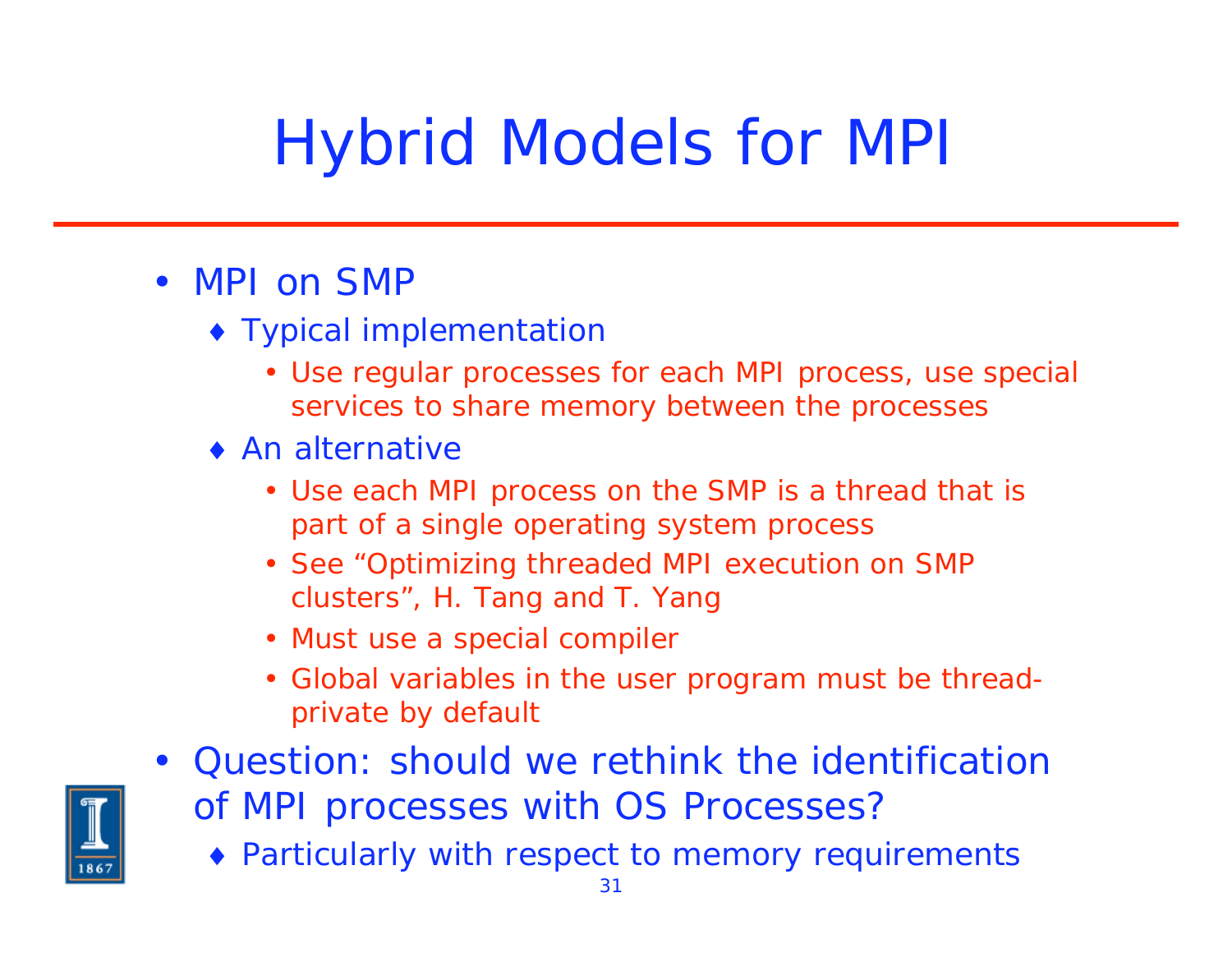#### Generalized MPI Processes

- ◆ Let an MPI "Process" span multiple nodes
	- Solves the memory problem
	- Provides a way to address the local/global problem
- ◆ Issues
	- What does a send with a remote pointer mean?
	- What is the address space for an MPI process?
	- Initializing who is in charge?
	- Programming model support for the MPI "Process"
		- Distributed OpenMP?
		- UPC? CAF?



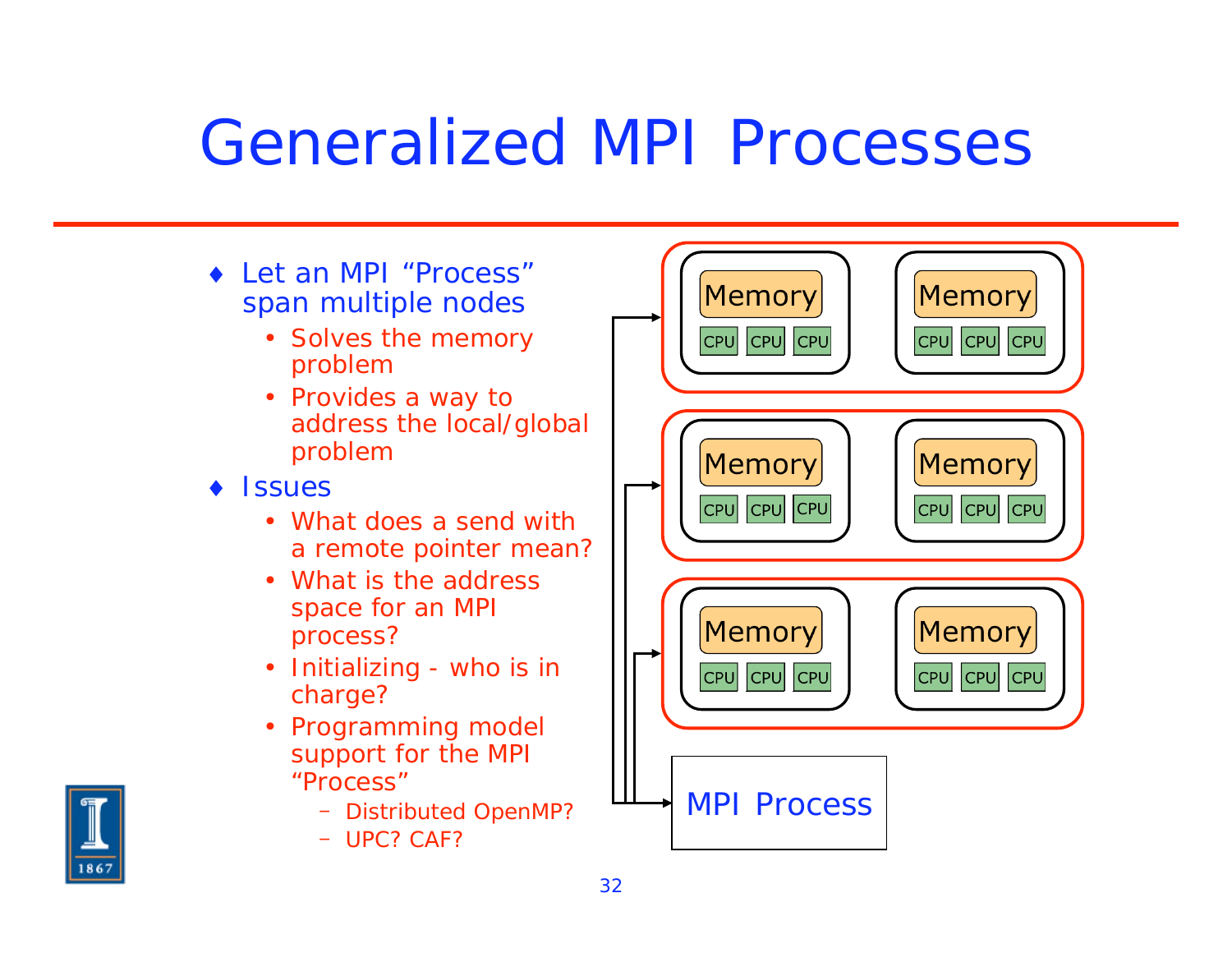# More General MPI Hybrid Programming Models

- Why consider the Hybrid Model with PGAS or other programming models?
	- ◆ Load balancing
	- Shared data (reduce memory pressure, particularly for processor-rich (and hence memory poor) nodes)
	- Component software (use the best programming model to implement a component)
	- ◆ OpenMP and MPI understood
	- What about others: MPI/UPC (or PGAS) interoperability
- The following is based on discussions at a "Workshop on collective communication primitives in PGAS and SPMD languages", May 2008, IBM Hawthorne
- Possible combinations for MPI and UPC (or other PGAS) languages include:
	- MPI processes are UPC programs
	- MPI processes are UPC threads
	- UPC Programs are combined into MPI programs

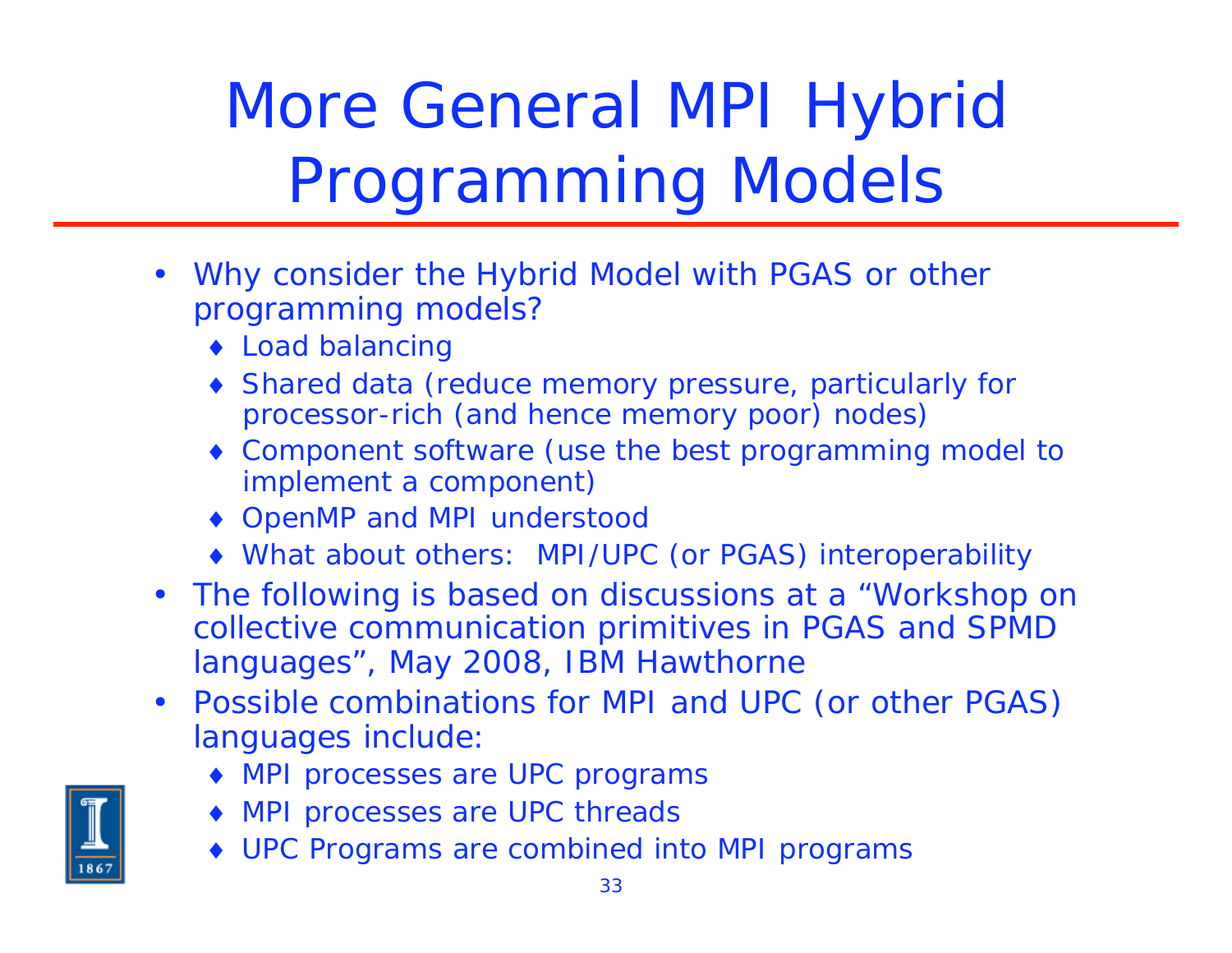## MPI Processes are UPC Programs

• MPI Processes are UPC programs (not threads), spanning multiple nodes. This model is the closest counterpart to the MPI+OpenMP model, using PGAS to extend the "process" beyond a single node. (An MPI process need not be an OS process).



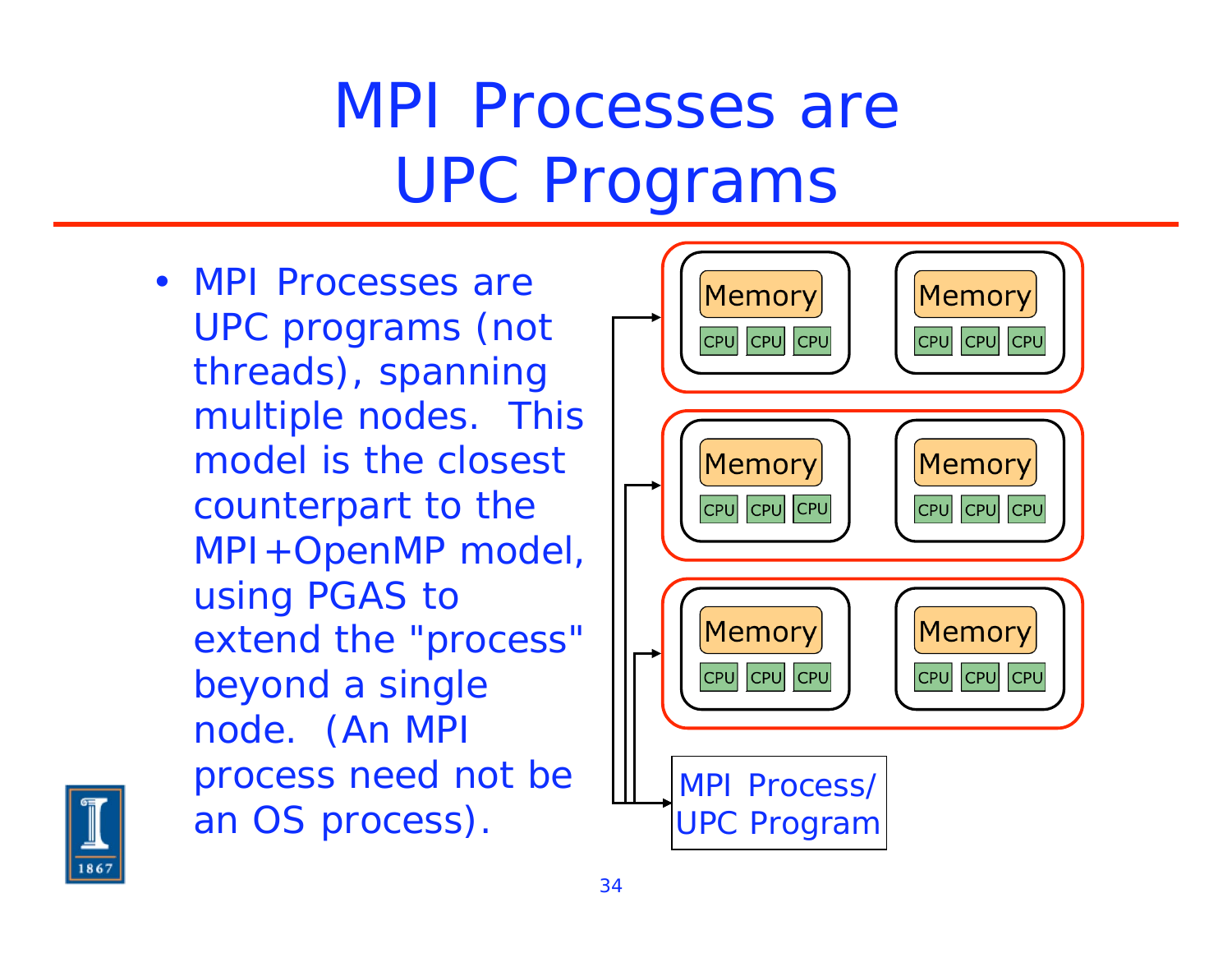## MPI Processes are UPC **Threads**

- The program starts as a single UPC program. Each UPC thread calls MPI\_Init (or MPI\_Init\_thread). The process management system must permit UPC programs to use MPI\_Init to also become MPI programs.
- The program starts as a single MPI program (started with mpiexec). UPC is initialized somehow
	- UPC initialized explicitly with a routine call
	- UPC initialized implicitly because UPC compiler knew this was an MPI + UPC program













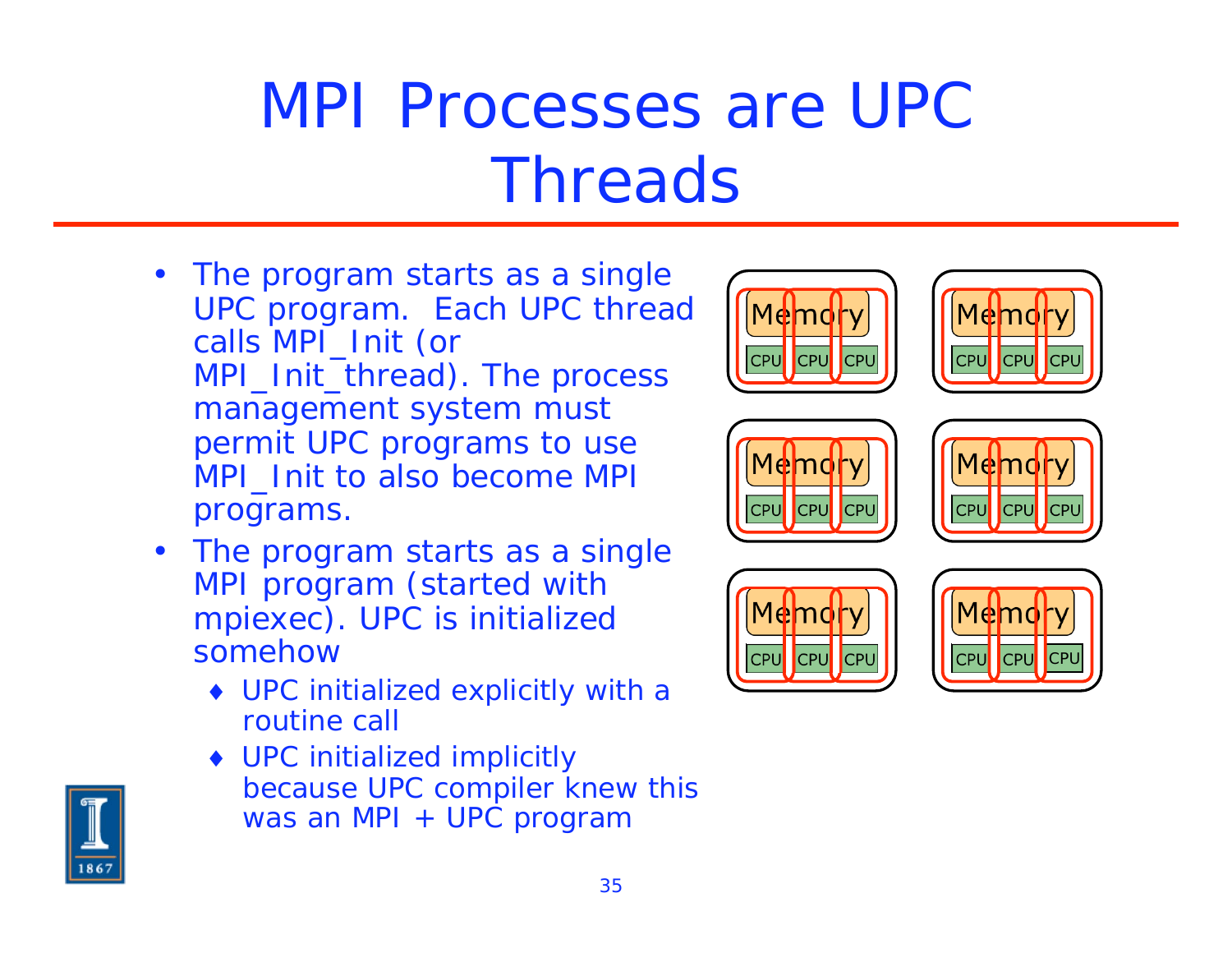## MPI Processes are UPC Threads (con't)

- • The MPI program is tiled with separate UPC programs. That is, every MPI process is also a UPC thread, but not all MPI processes belong to the same UPC program.
	- a) The UPC programs are created from MPI subcommunicators with an explicit call, e.g., add a upc\_init( MPI\_Comm ) (proposed by Marc Snir)
	- b) The UPC programs are defined at startup through interaction with the process management system; e.g., an extension to mpiexec defines how the MPI processes are tiled with UPC programs.
	- c) Like (b), but not all MPI processes correspond to a UPC thread. This is like (a) if not all MPI processes were to call upc\_init.













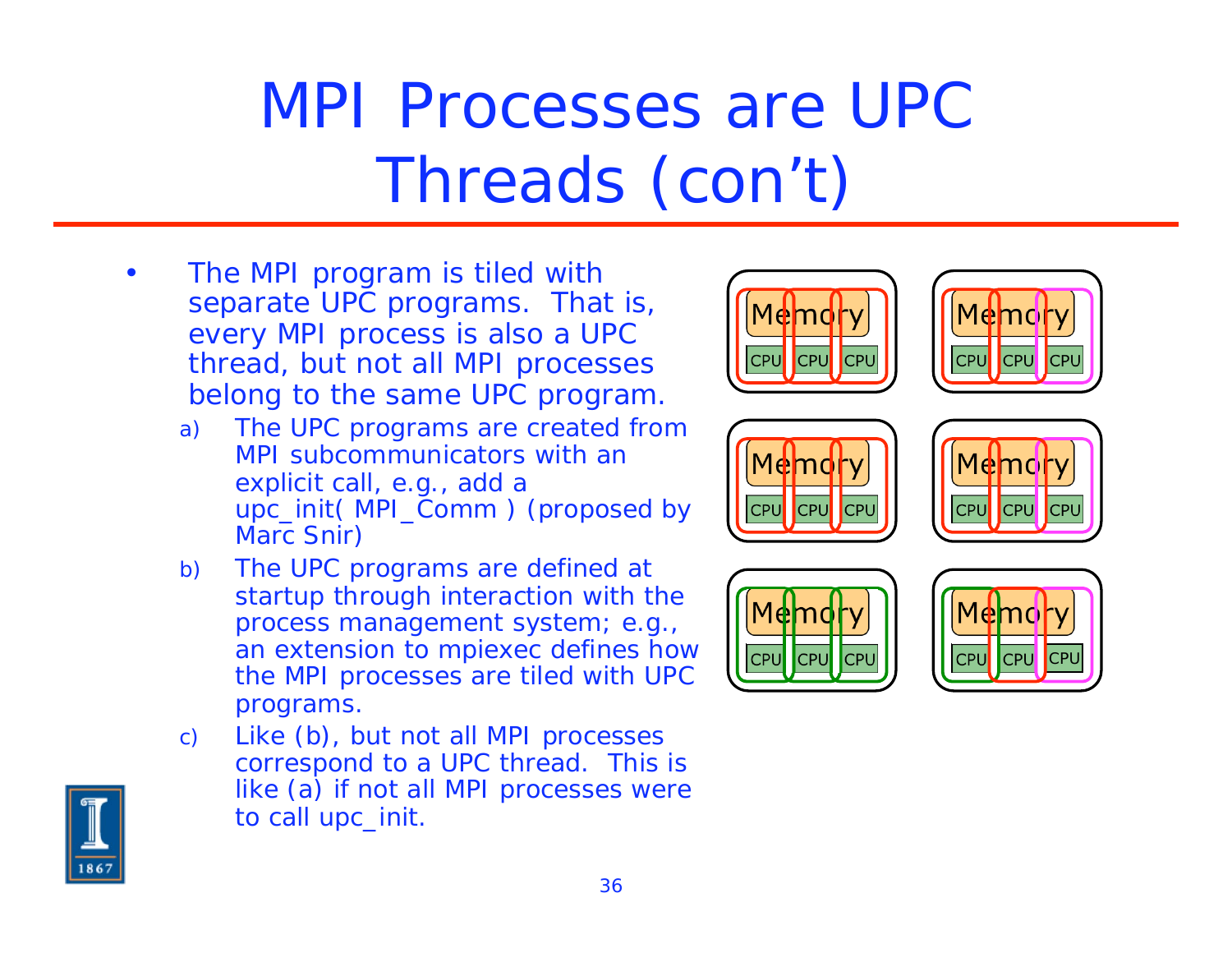The Program is a Collection of UPC Programs

- $\overline{\phantom{a}}$ • The program starts as a collection of separate UPC programs.
	- Use MPI\_Comm\_connect/accept to become an MPI program on all threads
	- Use MPI\_Comm\_connect/accept to become an MPI program on a subset of UPC threads
- $\epsilon$  Both require efficient support for updating routing information

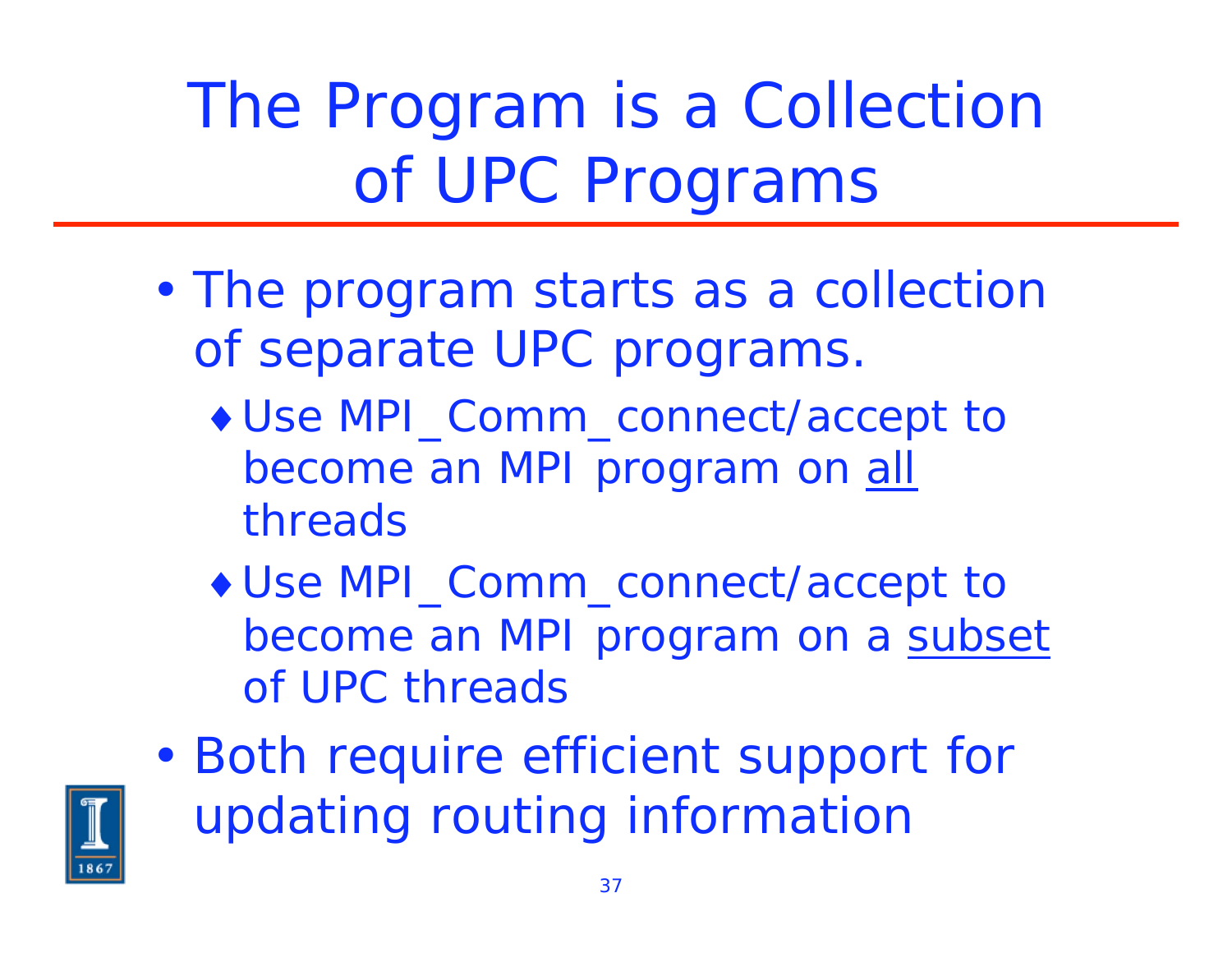## Handling Faults in Memory

- A major source of faults in current, large systems are transient memory faults (e.g., two-bit upsets)
- Some data must be robust (cannot be recomputed, updated in random way)
	- Control data, often on stack. Failures not recoverable.
- Some data may be recoverable
	- Large arrays. If updated en masse, recovery possible with in-memory ECC
- Should we have different kinds of memory for these different cases?

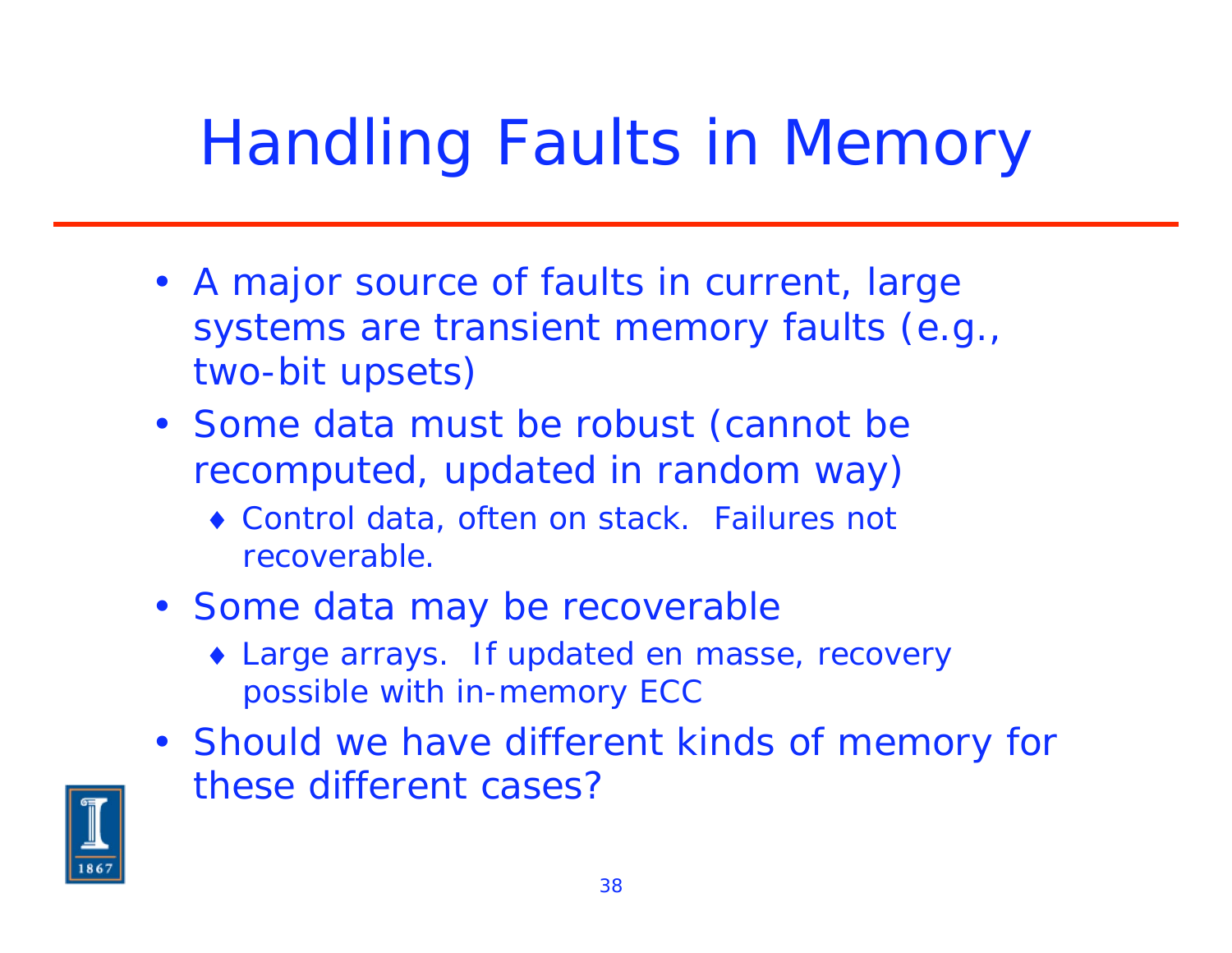## MPI Fault Issues: Memory

- $\overline{\phantom{a}}$ • MPI application data is in several categories
	- Shared, updated frequently. Failures not recoverable
	- ◆ Static (const object), such as communicator. Rebuild from software; ECC possible
	- Cached. Recover from other copies possible

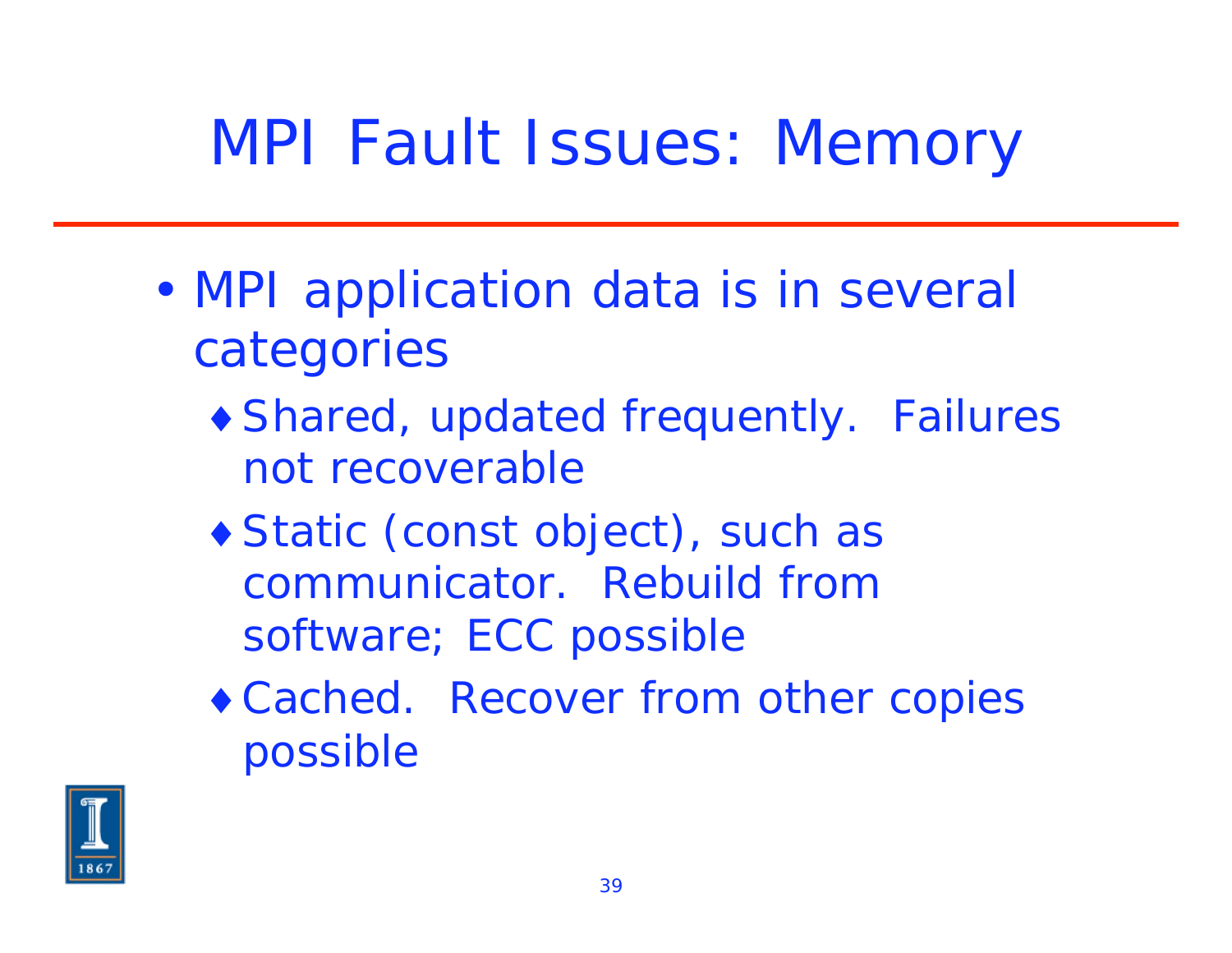Aside: Thoughts on Reducing Impact of Faults

- User application data is in similar categories to MPI data
	- May want to generalize this:
		- Stack data is robust; use hardware to provide additional reliability
		- Large object (e.g., array) data is protected in collaboration with programming model, algorithm
	- Need not guarantee all faults handled (impossible anyway). (Just make the rate of unrecoverable faults small enough)
		- Beginning to explore these ideas, particularly wrt numerical algorithms, with Elizabeth Jessup of U Colorado at Boulder